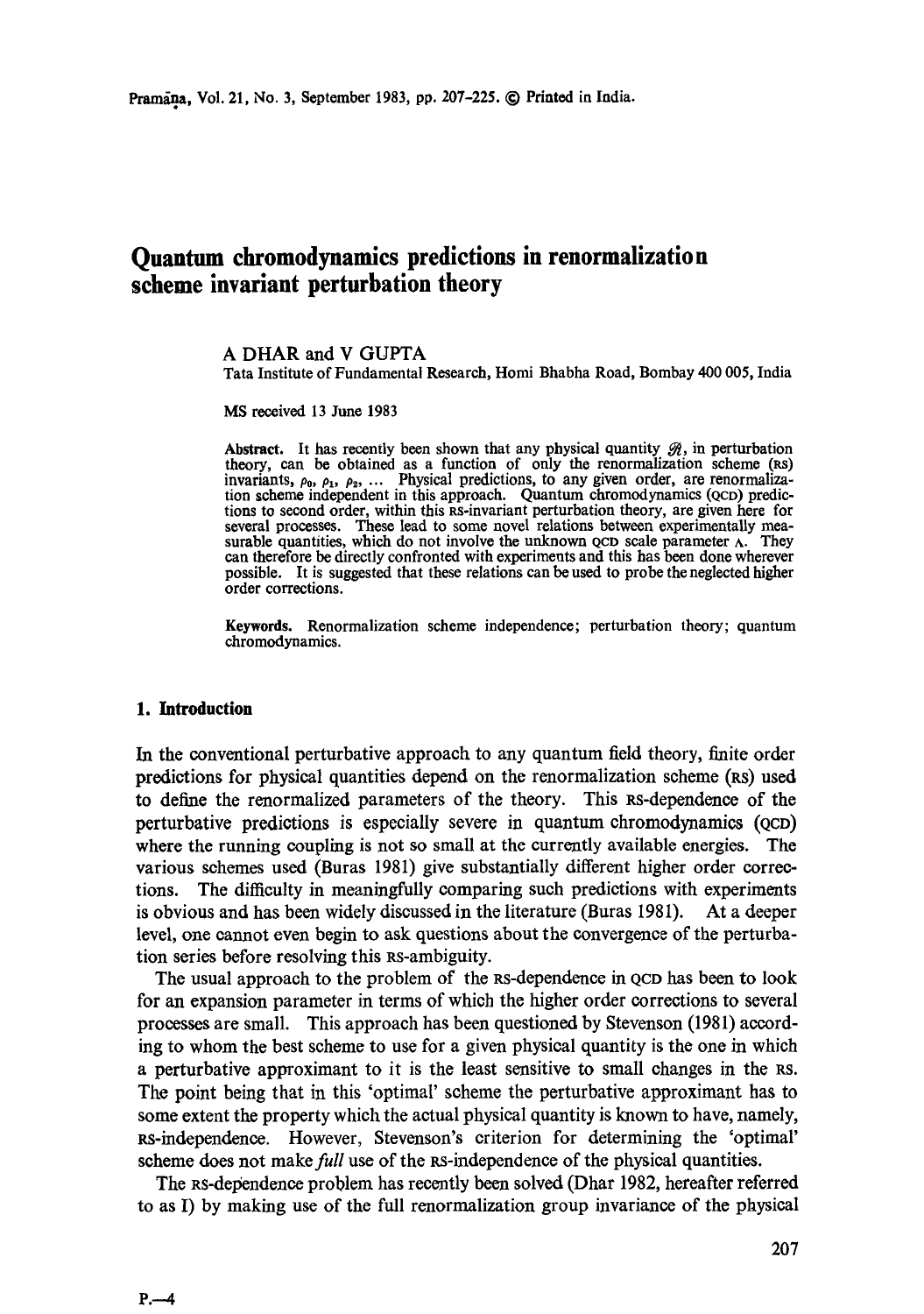quantities. It has been shown that, for a massless field theory with a single coupling constant, any physical quantity R in perturbation theory is determined as a function of only the RS-invariants,  $\rho_0$ ,  $\rho_1$ ,  $\rho_2$ , ... (see § 2 for definition), through the transcendental equation

$$
\rho_0 = \frac{1}{R} - \rho_1 \ln \left( 1 + \frac{1}{\rho_1 R} \right) + \int_0^R dx \left( \frac{1}{x^2 (1 + \rho_1 x)} + \frac{1}{\rho(x)} \right), \tag{1}
$$

$$
\rho(x) = -x^2(1 + \rho_1 x + \rho_2 x^2 + \ldots).
$$
 (2)

The purpose of this paper is to east QCD predictions for a number of processes in this RS-invariant form and to confront them with experiments wherever possible. In  $\S 2$ we first give a brief summary of I and establish the notation. This section also includes a general discussion of (1). In  $\S$  3 general tests, based on the second order approximation to (1) are given. These tests remarkably involve only experimental quantities and can be directly confronted with the data. Theoretical estimates of the third order corrections are discussed in  $\S 4$ . In  $\S 5$  second order RS-invariant QCD predictions for several physical processes are given and confronted with the data wherever possible. Finally,  $\delta$  6 contains a discussion and summary of the results.

### **2. Renormalization scheme invariant perturbation theory (RESIPE)**

Consider a physical quantity  $\mathcal{R}$ , which has the perturbation expansion

$$
\mathcal{R} = a^p \sum_{n=0}^{\infty} R_n a^n, R_0 = 1.
$$
 (3)

Here  $a = a(\mu) \equiv a(\mu)/\pi$  is the couplant  $(a(\mu))$  being the renormalized coupling constant) and  $\mu$  is the renormalization point. The power p can be non-integral or even negative. The couplant  $a$  satisfies the  $\beta$ -function equation

$$
\mu \frac{\partial a}{\partial \mu} = \beta(a) = -ba^2 \sum_{n=0}^{\infty} c_n a^n, \quad c_0 = 1. \tag{4}
$$

The first two coefficients b and  $c_1$  are RS-invariant. Their values in QCD are  $b = (33 - 2f)/6$ ,  $c_1 = (153 - 19f)/2(33 - 2f)$ , where f is the number of fermion flavours. The other coefficients  $c_n (n \ge 2)$  are Rs-dependent and only  $c_2$  has been calculated (Tarasov *et al* 1980). Its value in the MS scheme is  $(c_2)_{\overline{\text{MS}}} = 3(2857/2)$  $-$  5033 f/18 + 325 f<sup>2</sup>/54)/16(33 - 2 f). The Rs in which a and the coefficients R<sub>n</sub> are evaluated in (3) can be labelled by the set of parameters  $\{\tau = b \ln \mu/\Lambda, c_2, c_3, ...\}$ where  $\Lambda$  is the scale parameter which determines the boundary condition for the solution to (4).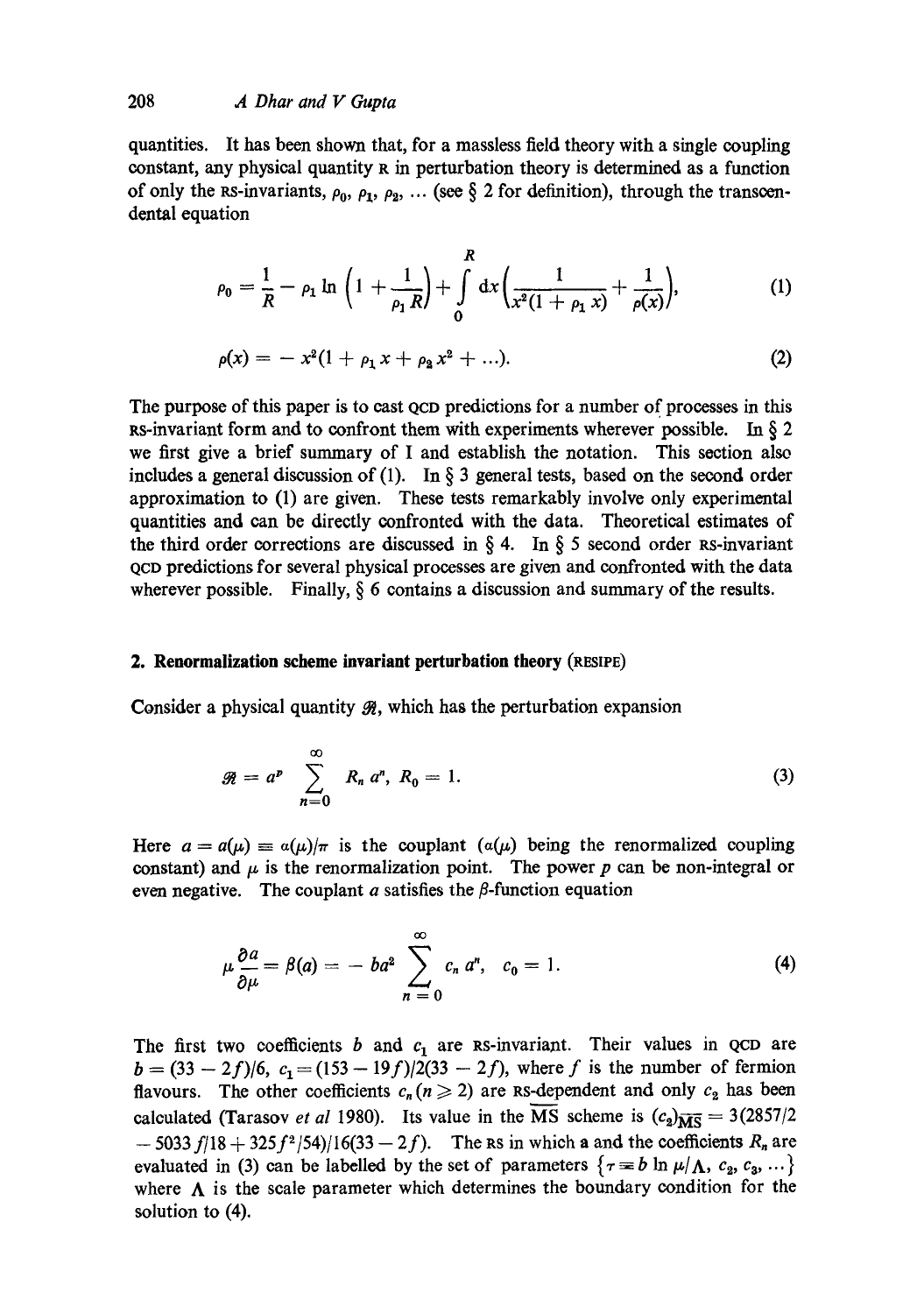### *Scheme invariant QCD*

 $n-1$ 

The derivation of (1) proceeds as follows. Corresponding to  $\mathcal{R}$  we first construct the physical quantity  $({\cal R})^{1/p}$  since it is this which satisfies (1). We write

$$
(\mathcal{R})^{1/p} \equiv R = a \sum_{n=0}^{\infty} r_n a^n, \tag{5}
$$

where  $\mathbf{r}$ 

$$
r_0 = 1; r_n = \sum_{m=0}^{\infty} \frac{1}{(n-m)!} \frac{1}{p} \left( \frac{1}{p} - 1 \right) \left( \frac{1}{p} - 2 \right) \dots
$$

$$
\left( \frac{1}{p} - n + m + 1 \right) \tilde{F}_m^{(n-m)}, \quad n \ge 1; \tag{6}
$$

and  $\tilde{F}$ 's satisfy the recursion relation

$$
\widetilde{F}_{l}^{(n+1)} = \sum_{m=0}^{l} R_{m+1} \ \widetilde{F}_{l-m}^{(n)} \ n \geqslant 1; \tag{7}
$$

$$
\widetilde{F}_l^{(1)} = R_{l+1}.\tag{8}
$$

we give below explicit expressions for the first few  $r_n$ 's:

$$
r_1 = R_1/p,\tag{9}
$$

$$
r_2 = R_2/p + (1-p) R_1^2/2p^2, \qquad (10)
$$

$$
r_3 = R_3/p + (1-p) R_1 R_2/p^2 + (1-p) (1-2p) R_1^3/6 p^3,
$$
 (11)

etc. The RS-invariants,  $\rho_0$ ,  $\rho_1$ ,  $\rho_2$ , ..., are simple polynomial functions of the  $c_n$ 's and  $r_n$ ' s. The first few are

$$
\rho_0 = \tau - r_1,\tag{12}
$$

$$
\rho_1 = c_1,\tag{13}
$$

$$
\rho_2 = c_2 + r_2 - \rho_1 r_1 - r_1^2, \tag{14}
$$

$$
\rho_3 = c_3 + 2r_3 - 4r_1 r_2 - 2r_1 \rho_2 - r_1^2 \rho_1 + 2r_1^3, \tag{15}
$$

etc. For a proof of the RS-invariance of the  $\rho_n$ 's we refer the reader to I. The derivation of (1), given in I, is then based on the following observation: In the RS in which all  $r_n$  's vanish\*  $\rho_0$  equals  $\tau$  and  $\rho_n$  's ( $n \geq 1$ ) are equal to the  $\beta$ -function co-

<sup>\*</sup>It is always possible to choose this RS because  $r_n$ 's are in one-to-one correspondence with  $c_n$ 's and furthermore  $r_n$  depends linearly on  $c_n$  (see equations (12) to (15)).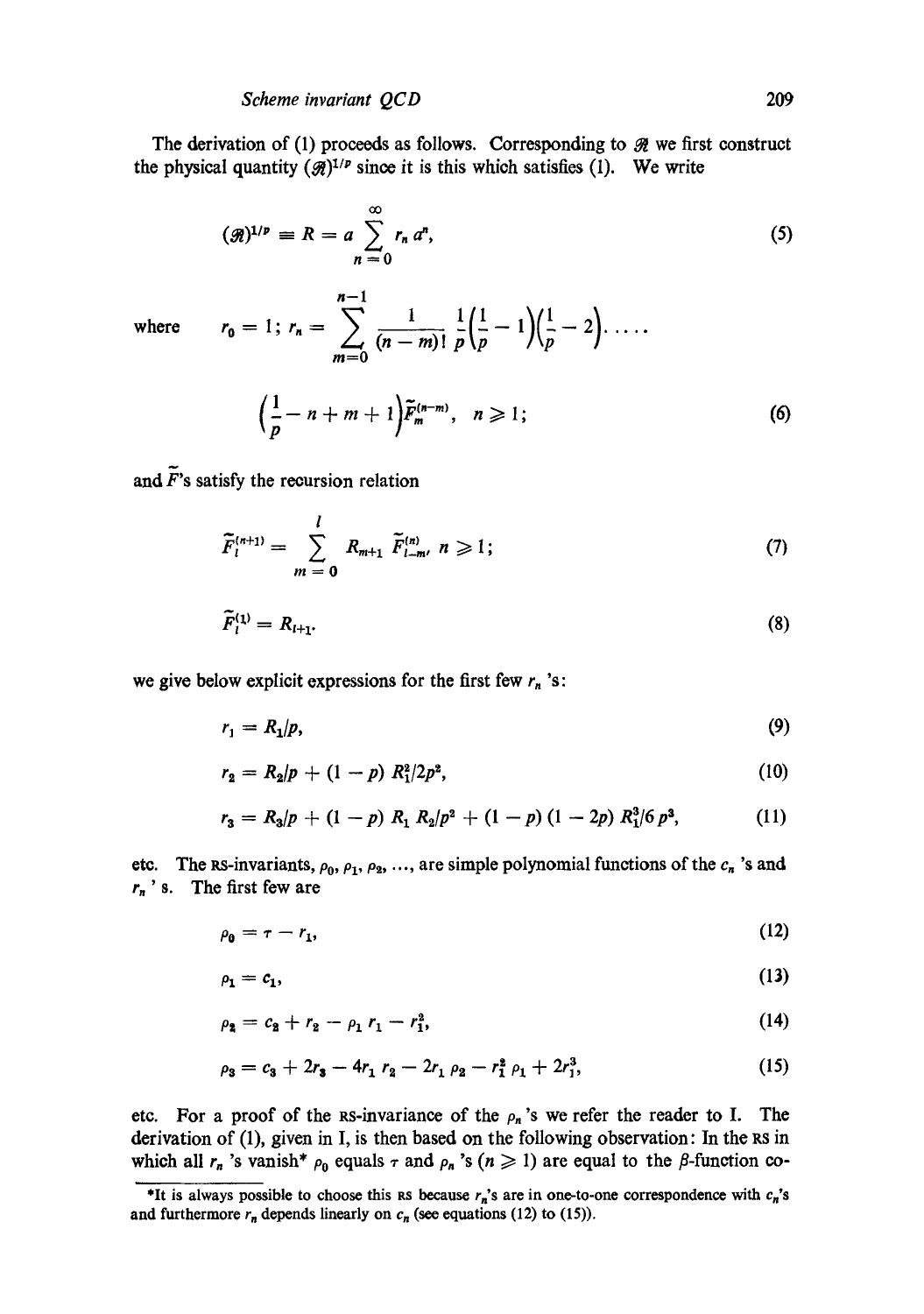efficients, the  $c_n$ 's. Moreover, in this Rs the value of the couplant a is numerically equal to the value of the physical quantity  $R$ . Using this information\* in the solution to (4) we get (1) which determines R implicitly as a function of only the RSinvariants,  $\rho_0$ ,  $\rho_1$ ,  $\rho_2$ , .... The *n*th order approximation to R in RESIPE corresponds to setting  $\rho_i = 0$  for  $i \geq n$ .

The  $\rho_n$  's contain all the information coming from the Feynman diagram calculations. They are different for different physical quantities and, in general, depend on the external kinematic variables on which the physical quantity itself depends. However, for an R that depends on only one external energy scale Q, the  $\rho_n$ 's ( $n\geq 1$ ) are constants independent of  $Q$ . To see this, note that, in this case, the  $r_n$ 's are functions of the dimensionless variable  $\mu/Q$  only. Thus, in the scheme in which  $\mu = Q$ , they are given by

$$
\bar{r}_n = r_n(\mu/Q)|_{\mu = Q},\tag{16}
$$

which are constants independent of Q. Therefore the  $\rho_n$ 's will not depend on Q, except for  $\rho_0$  which is given by\*\*

$$
\rho_0 = \frac{b}{2} \ln \frac{Q^2}{\Lambda^2} - \bar{r}_1 \equiv t - \bar{r}_1. \tag{17}
$$

For more than one energy scale, Q, Q', Q'', ..., the  $\bar{r}_n$ 's will be functions of  $\eta' = Q'/Q$ ,  $\eta'' = Q''/Q$ , etc. and so will be the  $\rho_n$ 's.

A striking property of (1) is that it is not a perturbation expansion for  $R$  in the conventional sense since there is *no* expansion parameter in it. One can, however, recover the usual perturbative results from it, under certain approximations. For example, the second order approximation to (1) is

$$
\rho_0 = \frac{1}{R} - \rho_1 \ln (1 + 1/\rho_1 R). \tag{18}
$$

Then, for fixed  $\eta'$ ,  $\eta''$ , etc., in the limit  $t \to \infty$ , one gets from (17) and (18).

$$
R \underset{t \to \infty}{\sim} a(t) \left[ 1 + \tilde{r}_1 a(t) + \ldots \right], \tag{19}
$$

$$
a(t) = \frac{1}{t} - \rho_1 \frac{\ln t}{t^2},\tag{20}
$$

which is the usual renormalization group improved, but Rs-dependent, second order perturbation approximation for R.

One can meaningfully ask questions about the convergence of a perturbation series in RESIPE. It is clear from  $(1)$  that for good convergence R should be small, which

<sup>\*</sup>Note that this scheme is being used only as a mathematical device to arrive at the final result. Equation (1) is independent of any Rs because of its manifest Rs invariant form.

<sup>\*\*</sup>In this case one can differentiate (1) w.r.t. t to obtain  $dR/dt = \rho(R)$ , which is analogous to (4).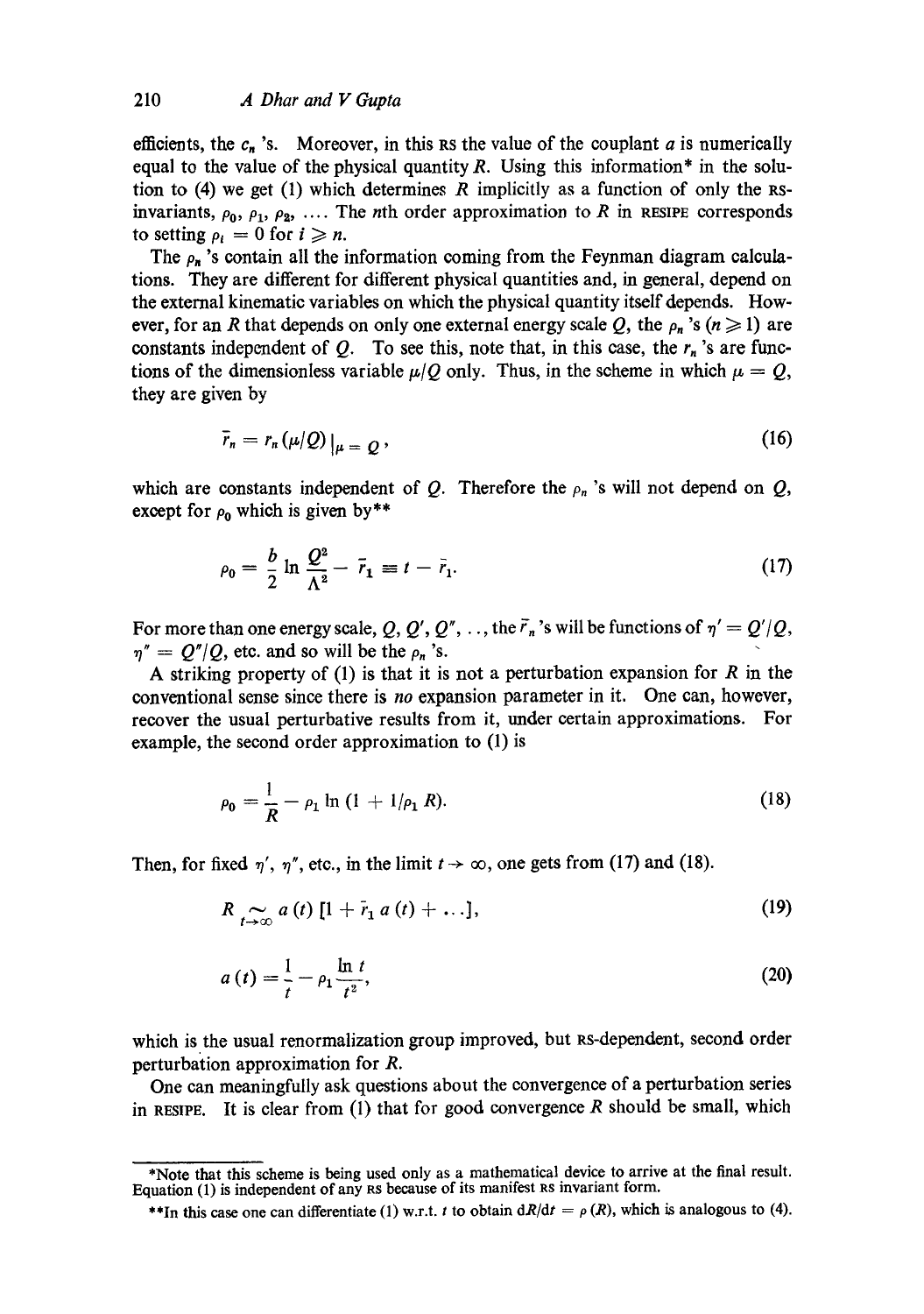implies that  $\rho_0$  should be large. In addition, we must also require the  $\rho_n$ 's ( $n \ge 1$ ) to be small. More precisely, the following convergence criterion can be set:

$$
\rho_0 R \sim 1,\tag{21}
$$

$$
|\rho_n R^n| < 1, \text{ i.e. } |\rho_n| < \rho_0^n, n \geqslant 1. \tag{22}
$$

Clearly for large  $\rho_0$  (22) is quite a weak condition on the  $\rho_n$ 's ( $n \ge 1$ ). If these criteria are satisfied then one can confidently hope to use low order approximations to (1) to make predictions for R.

The above discussion and what follows demonstrate the central role that  $\rho_0$  plays in RESIPE. In a sense, one can compare  $\rho_0^{-1}$  with the running coupling of the conventional perturbation theory. There is, however, a crucial difference between the two, namely, that  $\rho_0$  is RS-invariant but process-dependent while just the opposite is true for the running coupling. An important consequence of this property of  $\rho_0$  is that, in RESIPE, it automatically picks up a scheme independent scale,  $\Lambda_{\text{eff}}$ , for each process.

$$
\Lambda_{\text{eff}} = \Lambda \, \exp\left(\overline{r}_1/b\right). \tag{23}
$$

In general,  $\Lambda_{\text{eff}}$  will depend on  $\eta'$ ,  $\eta''$ , etc. through  $\bar{r}_1$ . For example,  $\Lambda_{\text{eff}}$  will be a function of the other variable  $x$  for the deep inelastic structure functions and the photon structure function. For a given process perturbation theory will make sense only if  $Q \ge \Lambda_{\text{eff}}$  for it. Perturbation theory will not apply for those values of the kinematic variables  $\eta'$ ,  $\eta''$ , etc. for which  $\Lambda_{\text{eff}}$  becomes large. This happens for example in the case of the deep inelastic structure functions where, in the limit  $x \rightarrow 1$ ,

$$
\Lambda_{\text{eff}}^{2}\left(x\right) \sim \frac{\Lambda^{2}}{\left(1-x\right)}.
$$

Comparison of RESIPE predictions with experiments proceeds as usual. Massless field theories with a single eoupling constant have only one free parameter, the scale A. In principle this can be determined by a single experimental input. Everything else can then be predicted. In practice it may be better to determine  $\Lambda$  separately from experimental data for each process and then compare the values of  $\Lambda$  thus obtained. Of course,  $\Lambda$  is scheme-dependent and so its value must be accompanied by a scheme label. It is, however, entirely meaningful to compare the values of  $\Lambda$ *in a given scheme* for different processes to see how well perturbation theory works. The important point to keep in mind is that in RESIPE physical predictions are *orderby-order* as-invariant.

### **3. The second-order formula**

Since a third order calculation does not exist for any QCD process we shall restrict our discussion to the second order formula given in (18). From this equation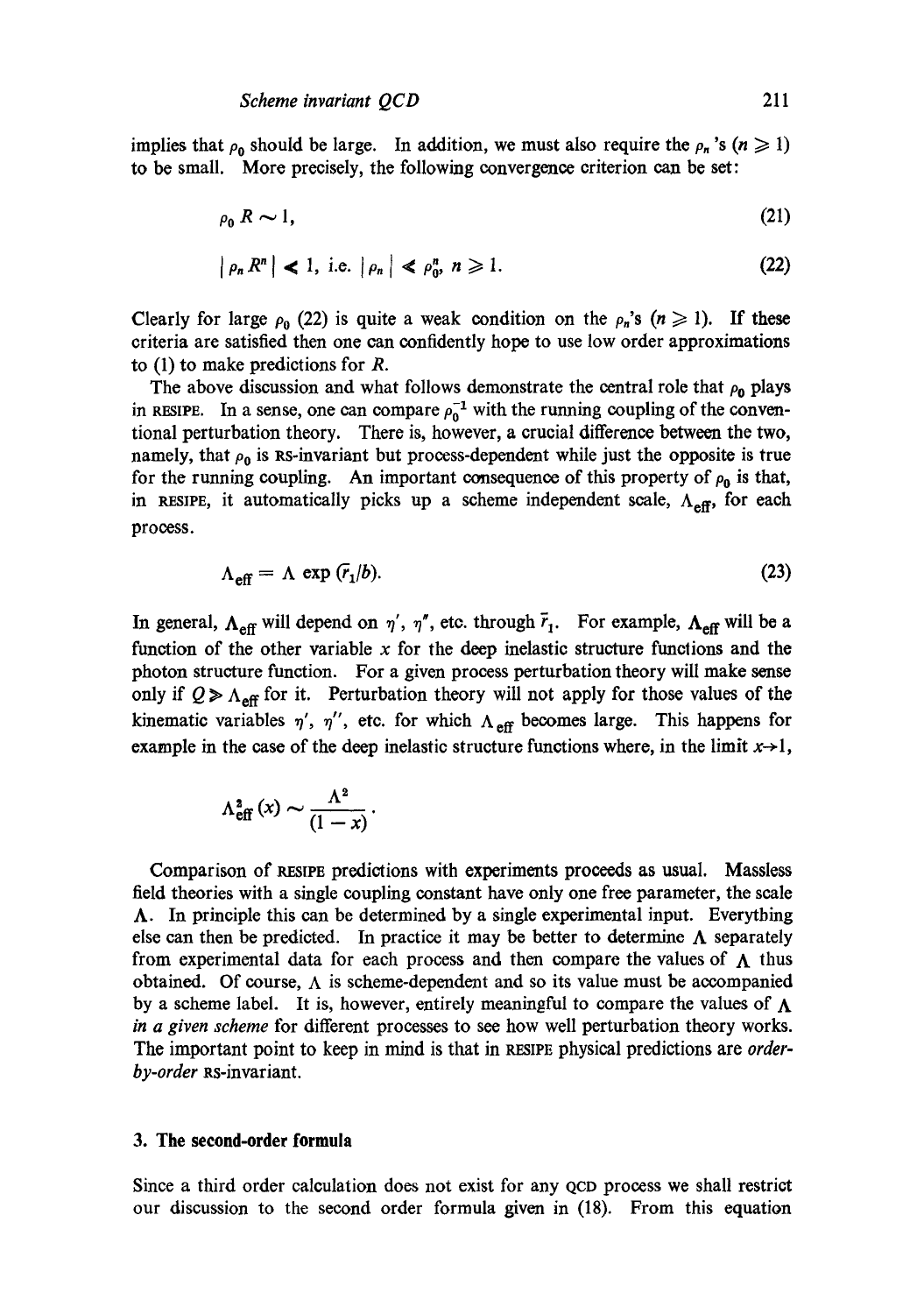physical predictions are made most conveniently in a graphical form. To that end we define

$$
\hat{\rho}_0 \equiv \rho_0/\rho_1, \quad \hat{R} \equiv \rho_1 R,\tag{24}
$$

and rewrite (18) as follows:

$$
\hat{\rho}_0 = \hat{R}^{-1} - \ln (1 + \hat{R}^{-1}).
$$
\n(25)

Figure 1 shows the graph of  $\hat{R}$  vs.  $\hat{\rho}_{0}$ . From this figure one can immediately read off  $\hat{R}$  for any given value of  $\hat{\rho}_0$  and vice versa. Note the strong dependence of  $\hat{R}$  on  $\hat{\rho}_0$  for small values of  $\hat{\rho}_0$  ( $\leq$  1). Thus predictions for  $\hat{R}$  are not expected to be reliable for such values of  $\hat{\rho}_0$ . For large values of  $\hat{\rho}_0$  ( $\geq$  5),  $\hat{R}$  is sufficiently small for one to be able to use (25) with some measure of confidence.

The conventional method of testing QcD predictions is to fit the theoretical expressions to the data and compare the values of  $\Lambda$  so obtained from different processes. However, one cannot assess the reliability of the values of  $\Lambda$  so extracted without actually doing higher order calculations. It is therefore highly desirable to devise tests through wbich one can directly check with the data the reliability of a perturbative approximant for a process without having to know the value of  $\Lambda$ . RESIPE provides us precisely such tests. We discuss these below.



**Figure 1.**  $\hat{R}$  as a function of  $\hat{P}_0$  as given by equation (25).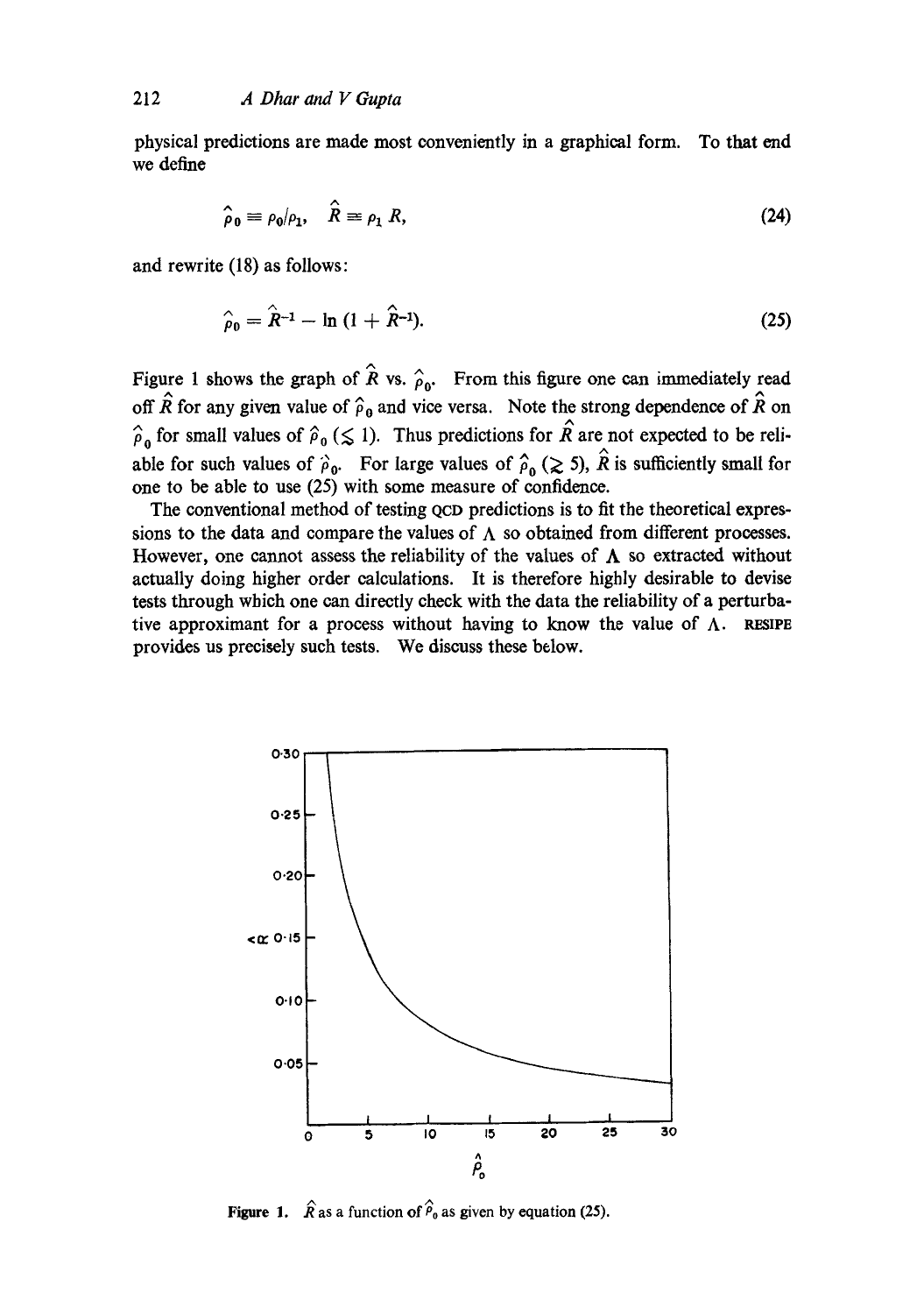# 3.1 *The geometric test*

Consider a process with only one external scale  $Q$ . For such a process we have from (17)

$$
\hat{\rho}_0(Q^2) = \frac{b}{2\rho_1} \ln \frac{Q^2}{\Lambda^2} - \bar{r}_1/\rho_1.
$$
 (26)

The geometric test follows from the identity

$$
\hat{\rho}_0(Q_1^2) + \hat{\rho}_0(Q_2^2) = 2\hat{\rho}_0 \left[ (Q_1^2 \ Q_2^2)^{1/2} \right] \tag{27}
$$

whioh together with (25) gives

$$
\hat{R}^{-1} (Q_1^2) + \hat{R}^{-1} (Q_2^2) - \ln \left[ (1 + \hat{R}^{-1} (Q_1^2)) (1 + \hat{R}^{-1} (Q_2^2)) \right]
$$
  
=  $2\hat{R}^{-1} \left[ (Q_1^2 Q_2^2)^{1/2} \right] - 2 \ln \left\{ [1 + \hat{R}^{-1} \left[ (Q_1^2 Q_2^2)^{1/2} \right] \right\}$  (28)

Equation (28) relates the values of the physical quantity  $\hat{R}(Q^2)$  at two different values of  $Q^2$  to its value at their geometric mean. A simple way of testing (28) would be to vary  $Q_1^2$  and  $Q_2^2$  holding  $Q_1^2 Q_2^2 = Q_0^4$  fixed. This equation then simplifies to

$$
\hat{R}^{-1}(Q^2) + \hat{R}^{-1}(Q_0^4/Q^2) = \ln \left[ (1 + \hat{R}^{-1}(Q^2)) (1 + \hat{R}^{-1}(Q_0^4/Q^2)) \right] + c, \quad (29)
$$

where  $\frac{1}{2} c = \hat{R}^{-1} (Q_0^2) - \ln (1 + \hat{R}^{-1} (Q_0^2))$  is independent of  $Q^2$ . Any deviations of the data from (29) would indicate the magnitude of the higher order corrections.

### 3.2 *The scaling test*

This test follows from the identity

$$
\hat{\rho}_0 (Q_2^2) - \hat{\rho}_0 (Q_1^2) = \frac{b}{2\rho_1} \ln (Q_2^2/Q_1^2).
$$
 (30)

If we keep  $Q_2^2/Q_1^2 = \eta$  fixed then (30) implies the following relation between the values of  $\hat{R}$  at  $Q^2$  and the scaled-up point  $\eta Q^2$ :

$$
\hat{R}^{-1}(\eta Q^2) - \ln (1 + \hat{R}^{-1}(\eta Q^2)) = \hat{R}^{-1}(Q^2) - \ln (1 + \hat{R}^{-1}(Q^2)) + c', \qquad (31)
$$

where  $c' = b/2\rho_1 \ln \eta$  is independent of  $Q^2$ . Equation (31) can be tested by varying  $Q^2$  for different fixed values of  $\eta$ . Any deviations of the data from it would again indicate the magnitude of the higher order corrections.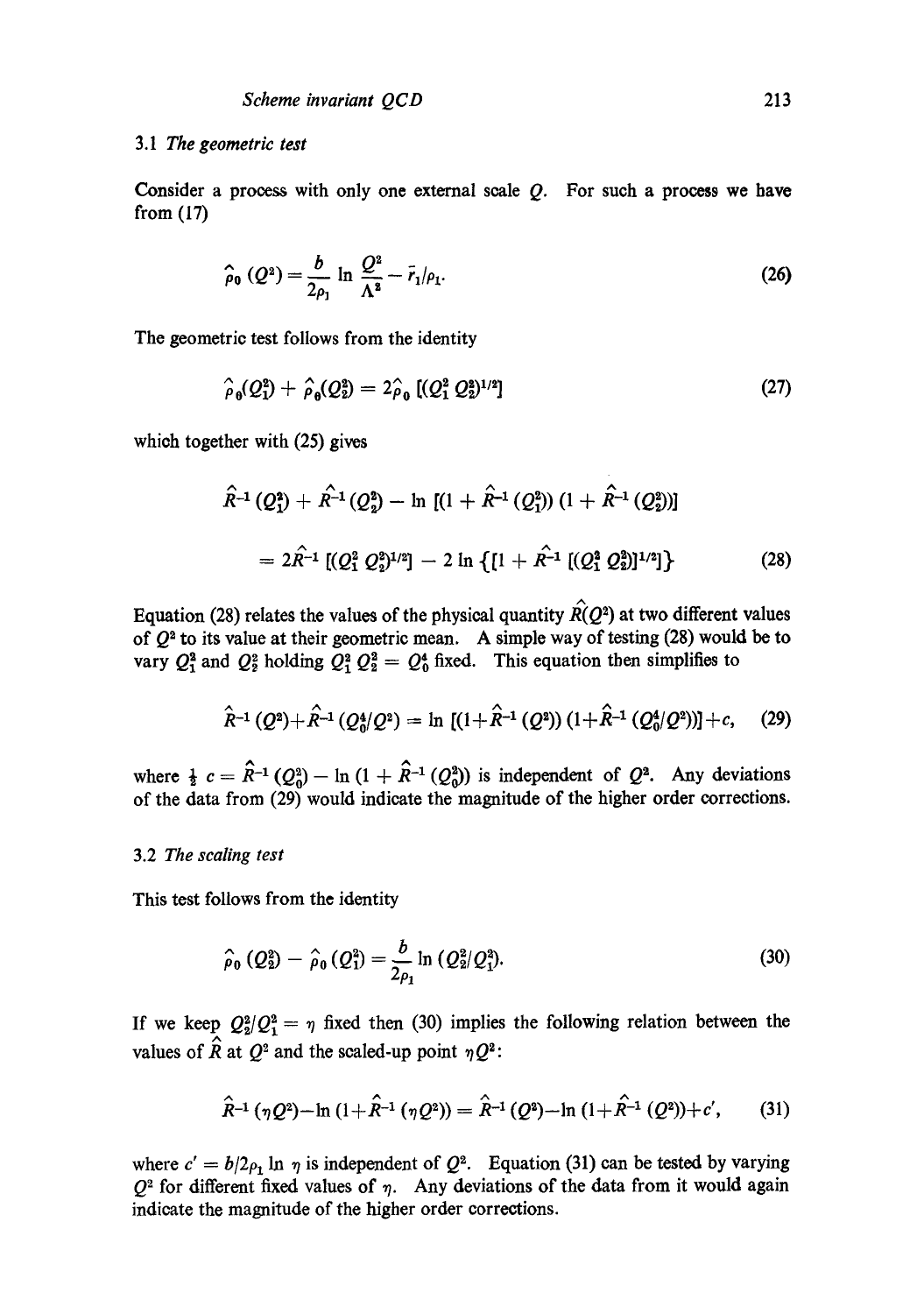# 3.3 *The average value test*

Often it is convenient to consider the average of a physical quantity over a range of  $Q^2$ . Since the natural variable here is ln  $Q^2$ , we calculate the quantity

$$
\langle \mathcal{R} \rangle \equiv \frac{1}{\ln (Q_2^2/Q_1^2)} \int\limits_{\ln Q_1^2}^{\ln Q_2^2} d \ln Q^2 \mathcal{R} (Q^2), \qquad (32)
$$

where, in general,  $\mathcal{R} = (\hat{R}/\rho_1)^p$  (see equation (5) and (24)).

To evaluate the integral in (32) we note that (25) can be written in the following equivalent form

$$
\hat{R} = 1/[\hat{\rho}_0 + F(\hat{\rho}_0)],\tag{33}
$$

where  $F(\hat{\rho}_0)$  satisfies the transcendental equation

$$
e^F - F - 1 = \hat{\rho}_0 \tag{34}
$$

Since,

$$
\mathrm{d}\ln\,Q^2=\frac{2\rho_1}{b}\,\frac{d\breve{\rho}_0}{\mathrm{d}F}\,\mathrm{d}F=\frac{2\rho_1}{b}\,(e^F-1)\,\mathrm{d}F,
$$

we get, with  $\mathcal{R}_i^{-p} = \mathcal{R}(Q_i^2)$ ,

$$
\langle \mathcal{R} \rangle = \frac{2}{b \ln \left( Q_2^2 / Q_1^2 \right)} \int\limits_{\mathcal{R}_1}^{R_2} \mathrm{d}z \, \frac{z^{1-p}}{\left( \rho_1 + z \right)} \tag{35}
$$

Of special interest are the cases with  $p = -1$  (the photon structure function) and  $p = +1$  (the  $e^+ e^-$  ratio R). We shall discuss these in detail in § 5.2 and § 5.3 respectively.

Some remarkable features of the above tests need to be emphasized. The geometric and the scaling tests exploit the In  $Q^2$  dependence of  $\hat{\rho}_0$  directly. It is this which also helps us to calculate the average  $\langle A \rangle$ . All the tests give simple relations between experimentally measurable quantities. Further, they do not require any knowledge of  $\Lambda$  or even of the second order coefficient  $\bar{r}_1$  and as such can be directly confronted with the data. This makes them ideal for probing the neglected higher order corrections. Once the region(s) of the external kinematic variables where higher order corrections are small is (are) determined one can fit (25) to the data and determine  $\Lambda$ . An example of this procedure is given in § 5.1 where we discuss the moments of the non-singlet structure functions.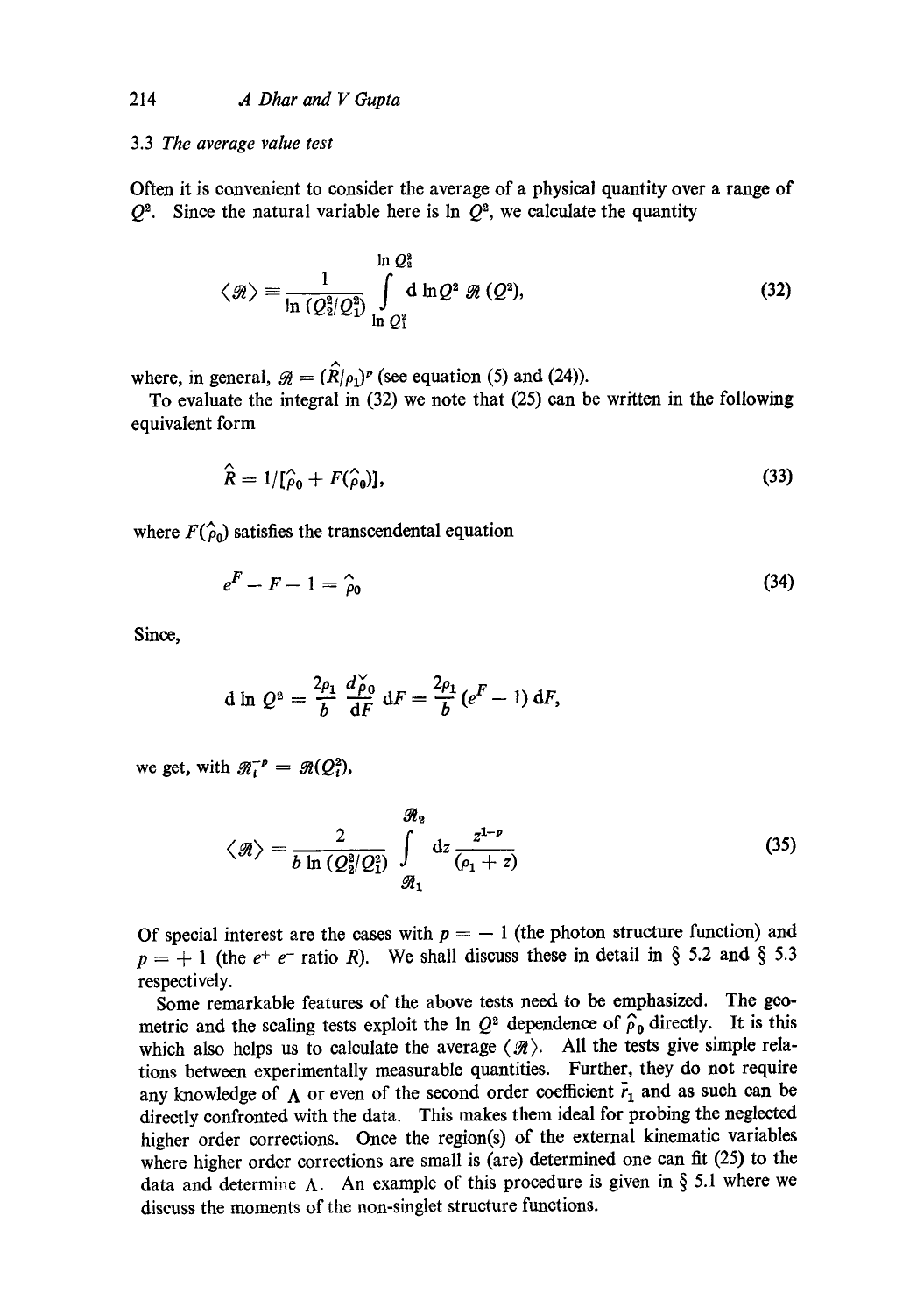### **4. Third order corrections**

To make theoretical estimates of the higher order corrections to the second-order approximant  $\hat{R}$ , we consider the third order approximation to (1):

$$
\hat{\rho}_0 = \hat{R}_3^{-1} - \ln(1 + \hat{R}_3^{-1}) + \int_0^{\hat{R}_3} dx \left[ \frac{1}{x^2(1+x)} - \frac{1}{x^2(1+x+\hat{\rho}_2 x^2)} \right],
$$
\n(36)

where  $\hat{\rho}_2 = \rho_2/\rho_1^2$  and we have attached the subscript '3' to  $\hat{R}_3$  to distinguish it from the second order approximant  $\hat{R}$ . The integral in (36) can be done analytically and is equal to

$$
\frac{1}{2}\ln\frac{(1+\hat{R}_3)^2}{(1+\hat{R}_3+\hat{\rho}_2\hat{R}_3^2)}+\frac{(2\hat{\rho}_2-1)}{\sqrt{(4\hat{\rho}_2-1)}}\times\left[\tan^{-1}\frac{(1+2\hat{\rho}_2\hat{R}_3)}{\sqrt{(4\hat{\rho}_2-1)}}-\tan^{-1}\frac{1}{\sqrt{(4\hat{\rho}_2-1)}}\right]
$$

for  $\hat{p}_2 > 1/4$  and

$$
\frac{1}{2}\ln\frac{(1+\hat{R_3})^2}{(1+\hat{R}_3+\hat{\rho}_2\hat{R}_3^2)}+\frac{1}{2}\frac{(2\hat{\rho}_2-1)}{\sqrt{(1-4\hat{\rho}_2)}}\ln\left[\frac{2+\hat{R_3}\left(1+\sqrt{(1-4\hat{\rho}_2)}\right)}{2+\hat{R_3}\left(1-\sqrt{(1-4\hat{\rho}_2)}\right)}\right]
$$

for  $\hat{\rho}_2 < 1/4$ .

In figure 2  $\hat{R}_3$  vs  $\hat{\rho}_0$  is plotted for  $\hat{\rho}_2 = \pm 5, \pm 10$  and  $\pm 15$ , where for comparison the curve for  $\hat{\rho}_2 = 0$  has also been included. We see that  $\hat{R}_3$  depends sensitively on  $\hat{\rho}_2$  for small values of  $\hat{\rho}_0$ . On the other hand  $\hat{R}_3$  varies little with  $\hat{\rho}_2$  for large values of  $\hat{\rho}_0$ . The second order formula, equation (25), will therefore break down for sufficiently small  $\hat{\rho}_0$ . The precise value of  $\hat{\rho}_0$  for which this happens will depend on the magnitude of  $\hat{\rho}_2$ . It has been suggested (Duke and Kimel 1982; Abbot 1980; Blumenfeld and Moshe 1982) that the general trend of the existing higher order calculations is consistent with taking  $r_2 \sim r_1$  and  $r_2 \sim r_1^2$ . With these guesses for  $r_2$  and a typical value of  $r_1 = 4$  we find that a safe estimate for  $\hat{\rho}_2$  is  $\hat{\rho}_2 \sim \pm 5$ . Using these values in figure 2 we see that the error in the predicted value of  $\hat{R}$  (*i.e.* of  $\hat{R}_3$  for  $\hat{\rho}_2 = 0$ ) is reasonably small ( $\leq 20\%$ ) for  $\hat{\rho}_0 \geq 4$ . Of course, in particular cases the actual value of  $\hat{\rho}_2$  could be much smaller than the above estimate and so (25) could be valid down to much smaller values of  $\hat{\rho}_0$ . It is here that the tests mentioned in § 3.1 to 3.3 play a crucial role. Thus, while in general one should restrict the use of (25) only to value of  $\hat{\rho}_0 \ge 4$ , one may use it confidently even for lower values of  $\hat{\rho}_0$  if the data so indicate.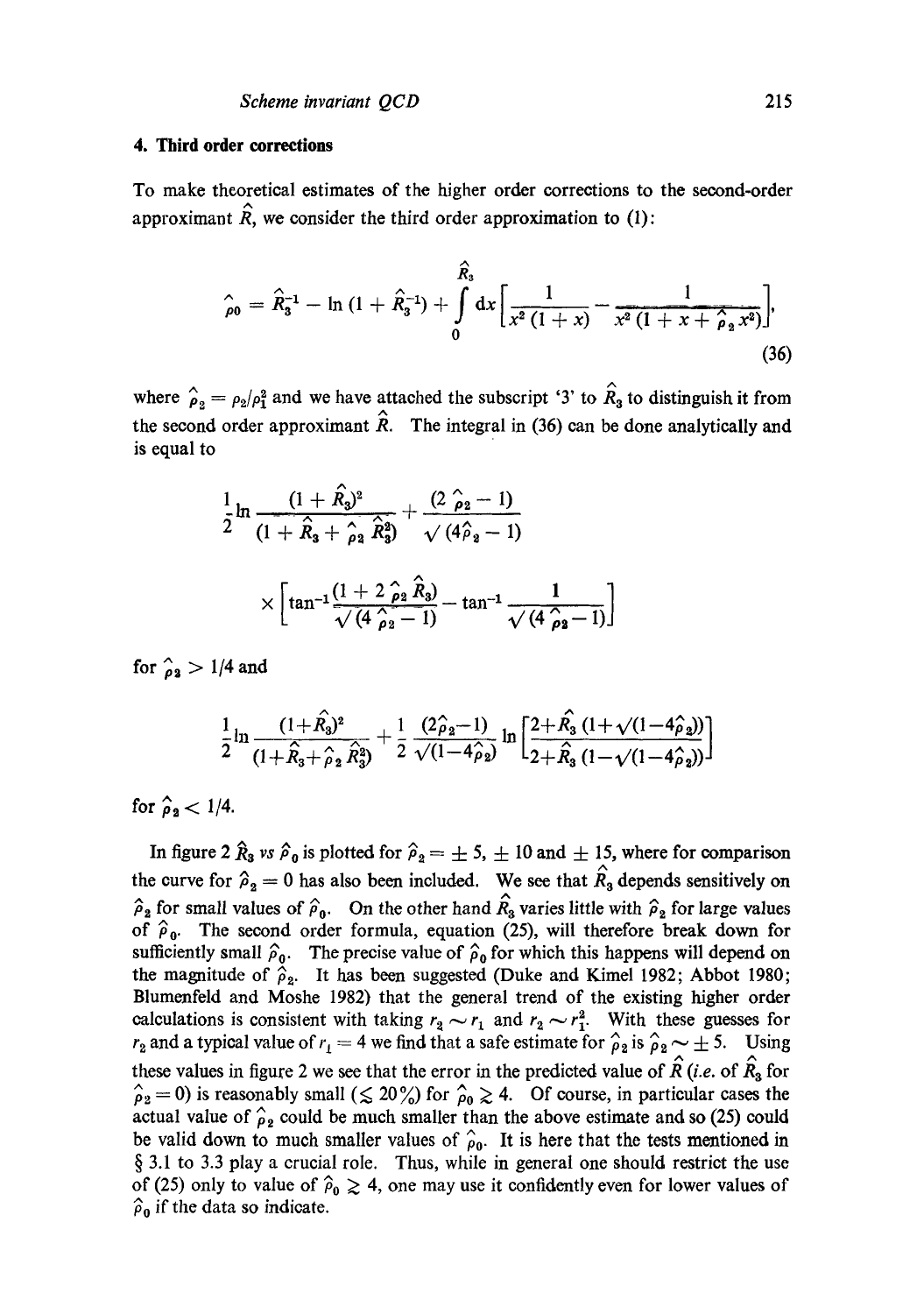

Figure 2.  $\hat{R}_3$  as a function of  $\hat{P}_0$  (equation 36) for various values of  $\hat{P}_2$ . parison, the curve for  $\hat{P}_2 = 0$  is also shown. For com-

# **5. Applications to QCD**

We now consider the predictions of the second order RESIPE for some QCD processes in detail. Throughout the following we shall use the  $\overline{MS}$  scheme as the base scheme. However, for ease of notation we shall not use this label explicitly, it being understood that all the scheme-dependent quantities are given in the  $\overline{\text{MS}}$  scheme.

# *5.1 Deep inelastic scattering: moments of nonsinglet (structure functions)*

The physical quantities which are perturbatively calculable here are not the moments but their  $Q^2$  variation (Duke and Kimel 1982)

$$
\hat{R}_{i}^{(n)}(Q^{2}) = -\frac{2\rho_{1}}{bd_{i}^{(n)}} \frac{d \ln M_{i}^{(n)}(Q^{2})}{d \ln Q^{2}}, i = 2, 3, L,
$$
\n(37)

$$
\mathbf{d}_{2,3}^{(n)} = \mathbf{d}_n, \ \mathbf{d}_L^{(n)} = (\mathbf{d}_n + 1), \tag{38}
$$

where 
$$
M_i^{(n)}(Q^2) \equiv \int_0^1 dx \, x^{n-2} F_i^{NS}(x, Q^2), \quad n \ge 2,
$$
 (39)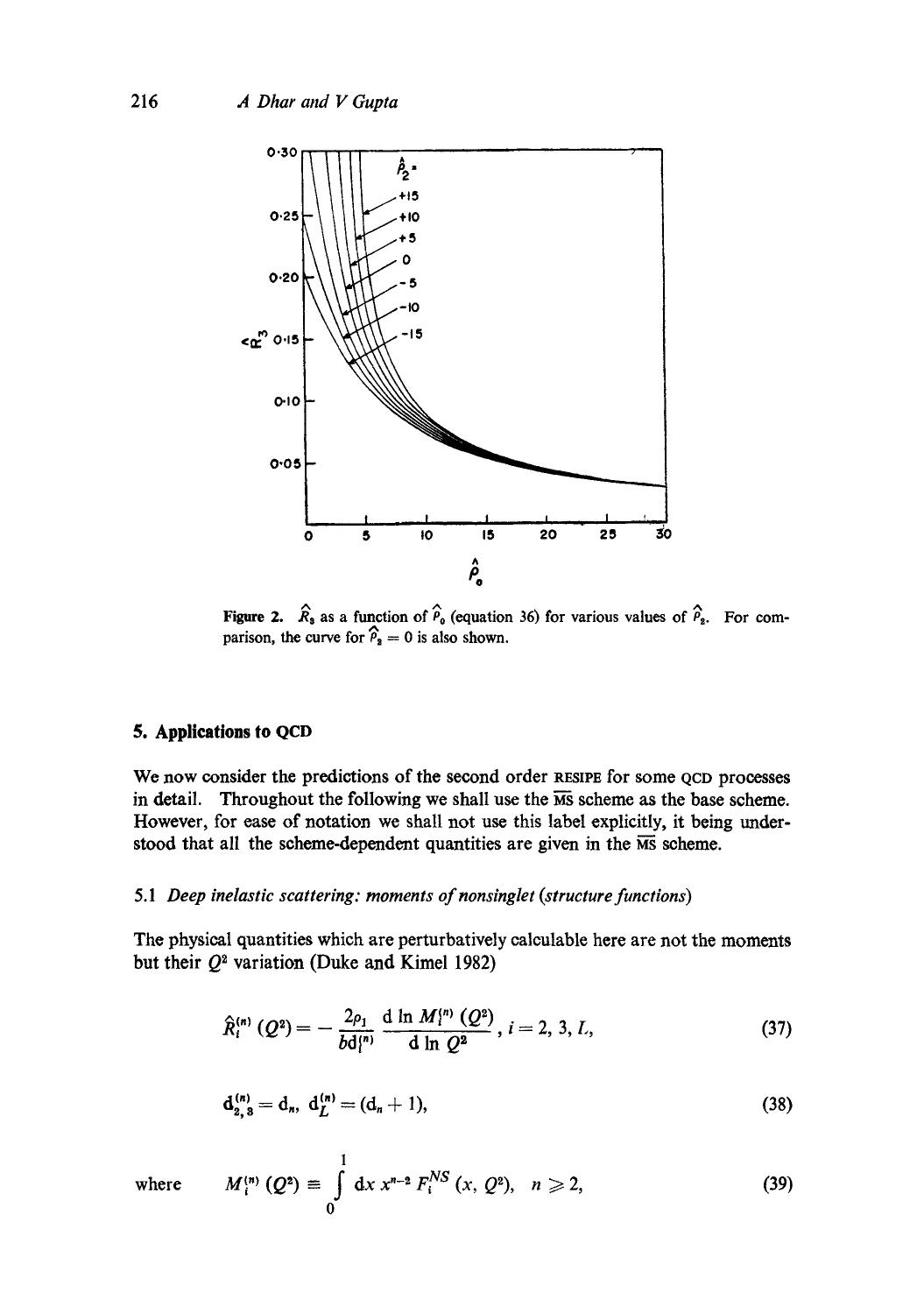and  $i = 2$ , 3 and L refer to moments of the structure functions  $F_2^{NS}$ ,  $xF_3$  and  $F_L$ respectively. Also, we have (Duke and Kimel **1982)** 

$$
\hat{\rho}_{0,i}^{(n)}(Q^2) = \frac{b}{2\rho_1} \ln \frac{Q^2}{\Lambda^2} - \frac{a_1^{(n)}}{\rho_1} \,. \tag{40}
$$

The quantities  $d_n$  and  $a_i^{(n)*}$  have been calculated (Bardeen *et al* 1978; Buras 1980; Duke *et al* 1981) and are listed for 4 flavours for  $i = 2$  and 3 for the first few moments in table 1. The effective scale in this case is

$$
\Lambda_{\text{eff. }i}^{(n)} = \Lambda \exp\left(a_i^{(n)}/b\right),\tag{41}
$$

which increases with *n* for all the structure functions. Thus the uncertainty in the second-order predictions will increase with *n* for all the structure functions. **<sup>A</sup>**

To second order  $R_i^{(n)}$  and  $\hat{\rho}_{0,i}^{(n)}$  satisfy (25). This equation can be easily integrated (see **5 3.3)** to get the following prediction for the moments:

$$
M_1^{(n)}(Q^2) = M_1^{(n)}(Q_0^2) \exp[-d_1^{(n)}\left\{F_1^{(n)}(Q^2) - F_1^{(n)}(Q_0^2)\right\}], \tag{42}
$$

where  $F_i^{(n)}$  satisfies the transcendental equation

$$
\exp\left(F_i^{(n)}\right) - F_i^{(n)} - 1 = \hat{\rho}_{0,i}^{(n)}.\tag{43}
$$

From **(42)** and **(43)** we find that the moments satisfy the equation

$$
\frac{\ln [M_i^{(n)} (Q_0^2)/M_i^{(n)} (Q^2)]^{1/d_i^{(n)}} + \frac{b}{2\rho_1} \ln (Q^2/Q_0^2)}{[M_i^{(n)} (Q_0^2)/M_i^{(n)} (Q^2)]^{1/d_i^{(n)}} - 1} = K_i^{(n)}
$$
(44)

where  $K_i^{(n)}$  is constant independent of Q.

| n  | $d_n$   | $a_n^{(n)}$ | $a_n^{(n)}$ |
|----|---------|-------------|-------------|
| 2  | 0.427   | 2.768       | 1.467       |
| 3  | 0.667   | 3.476       | 2.892       |
| 4  | 0.837   | 3.964       | 3.606       |
| 5  | 0.970   | 4.334       | 4.082       |
| 6  | 1.080   | 4.628       | 4.438       |
| 7  | 1.173   | 4.875       | 4.722       |
| 8  | 1.255   | 5.082       | 4.956       |
| 9  | 1.327   | 5.265       | 5.159       |
| 10 | $1-392$ | 5.425       | 5.333       |
| 11 | 1.451   | 5.570       | 5.490       |
| 12 | 1.505   | 5.700       | 5.629       |

**Table 1.** Numerical values of the quantities  $d_n$  and  $a_i^{(n)}$   $(i = 2, 3)$  for the first few **moments.** 

 $*_{\alpha_{2,3}^{(n)}}$  can be obtained from  $\overline{R}_{1,n}^{NS}$ 's given in table 1 of Buras (1980) by using  $\alpha_2^{(n)} = (R_{2,n}^{NS}/4d_n)$ +  $c_1$  and  $a_3^{(n)} = (\overline{R}_{s_1,n}^{NS}/4d_n) + c_1$ .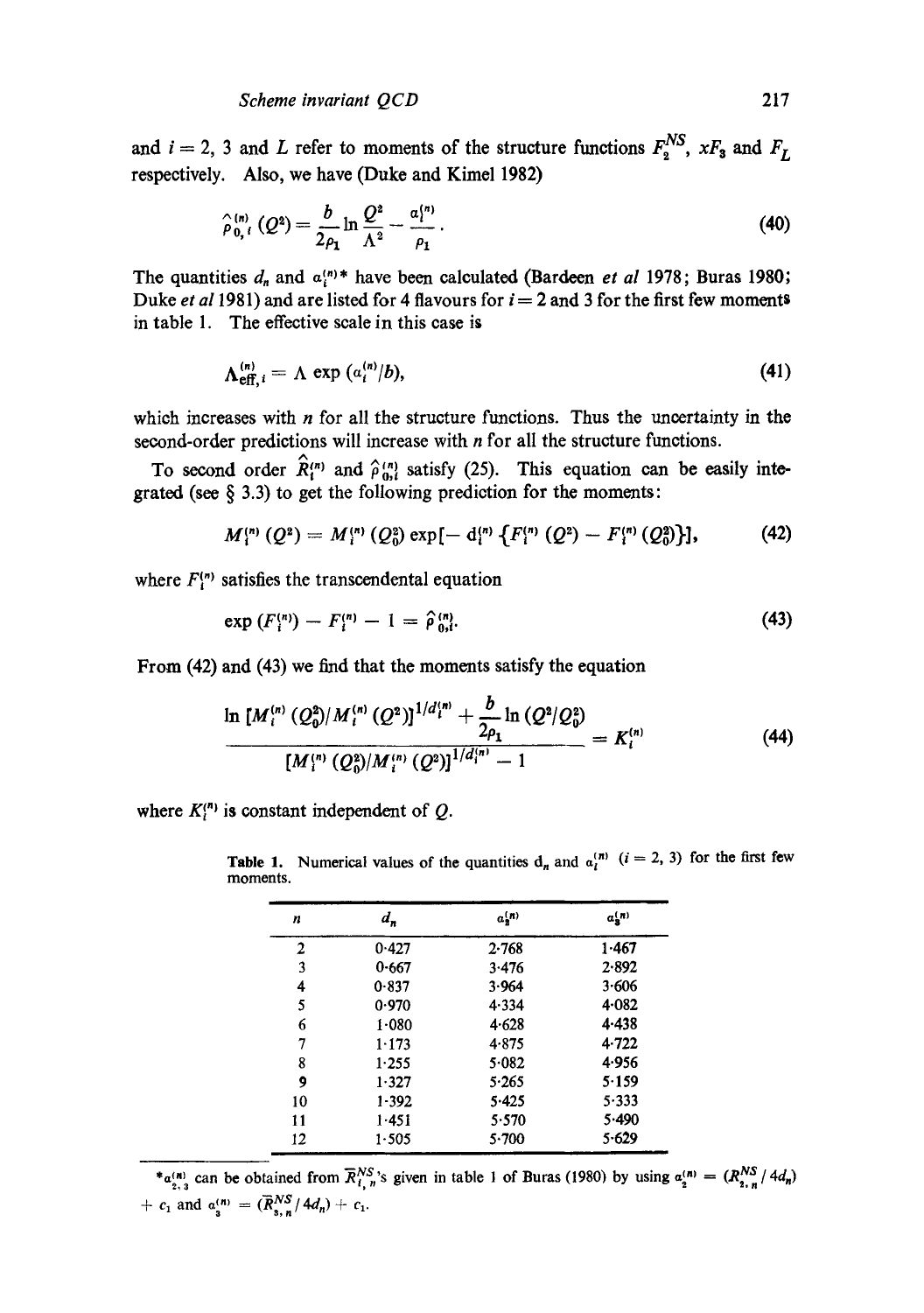# 218 *A Dhar and V Gupta*

Equation (44) involves only experimentally measurable quantities and can be tested directly using the data on the moments. Knowledge of  $\Lambda$  or the second-order coefficients,  $a_i^{(n)}$ , is not required to carry out this test. Deviation of  $K_i^{(n)}$  from a constant value, as  $Q^2$  is varied, is a measure of the higher order corrections. Provided (44) is satisfied one can obtain the value of  $\Lambda$  from a measurement of  $K_i^{(n)}$  by using the following relation

$$
\Lambda^{2} = Q_{0}^{2} \exp \left(-\frac{2\rho_{1}}{b}(K_{i}^{(n)} - \ln K_{i}^{(n)} - 1 + a_{i}^{(n)}/\rho_{1})\right).
$$
 (45)

We have carried out this novel test on the moments of  $xF_3$  and  $F_2^{\text{ep-en}}$  using the moments computed by Duke et al (1982) from the CDHS and SLAC data\*. Tables 2 and 3 give the values of  $K_i^{(n)}$  for different  $Q^2$ , using  $n = 4$ , 5 and  $Q_0^2 = 90$  (GeV)<sup>2</sup> for  $xF_3$  and  $n = 5$ , 6 and  $Q_0^2 = 22.5$  (GeV)<sup>2</sup> for  $F_2^{\text{cp-en}}$ . We see that the data satisfies (44) fairly well down to low  $Q^2$  values. There seems to be no indication of large higher order corrections or any other effects like higher twist. This fair constancy of  $K_i^{(n)}$  with respect to  $Q^2$  encourages us to evaluate  $\Lambda$  using (45). In table 4 we have listed tthe best values of  $K_i^{(n)}$  and the corresponding values of  $\Lambda$  for the four cases studied here. All the data are consistent with a value of  $\Lambda$  of 450-500 MeV. A more detailed and complete analysis of the data using (44) is in progress and will be reported elsewhere.

Table 2. Values of  $K_i^{(n)}$  for the fourth and fifth moments of the structure function  $xF_3$  for  $Q^2 \le 28.4$  (GeV)<sup>2</sup>, with  $Q_0^2 = 90$  (GeV)<sup>2</sup>, obtained from the moments of the CDHS data computed by Duke *et al* (1982). Data at higher  $Q^2$  were not used because the errors on  $K_i^{(n)}$  becomes too large as  $Q^2$  approaches  $Q_0^2$ .

| $\boldsymbol{\varrho}$<br>$(GeV)^2$ | $K_{2}^{(4)}$                   | $K_3^{(5)}$                  |
|-------------------------------------|---------------------------------|------------------------------|
| 5.7                                 | $9.037 + 0.882$<br>- 0.573      | $8.620 + 0.833$<br>- 0.566   |
| 7.0                                 | $9.579 + 1.981$<br>-1.121       | $8.873 + 0.994$<br>0.684     |
| 9.0                                 | $9.709 + 2.161$<br>$-1.243$     | $8.741 + 1.058$<br>0.733     |
| $11-3$                              | $8.996 \pm \frac{1.894}{1.115}$ | $8.392 + 1.168$<br>0.780     |
| 14.2                                | 9.540 $\pm 2.470$<br>1.402      | $8.492 + 1.290$<br>0.869     |
| $18 - 0$                            | $8.646 \div 2.144$<br>-1.236    | $7.713 + 1.153$<br>$- 0.779$ |
| 22.5                                | $7.362 + 1.510$<br>0.923        | $6.745 + 0.898$<br>$- 0.621$ |
| 28.4                                | $8.490 + 3.570$<br>- 1.675      | $7.319 + 1.801$<br>-1.048    |

\*We are grateful to D P Roy for getting the moments computed by Duke *et al* (1982) for us.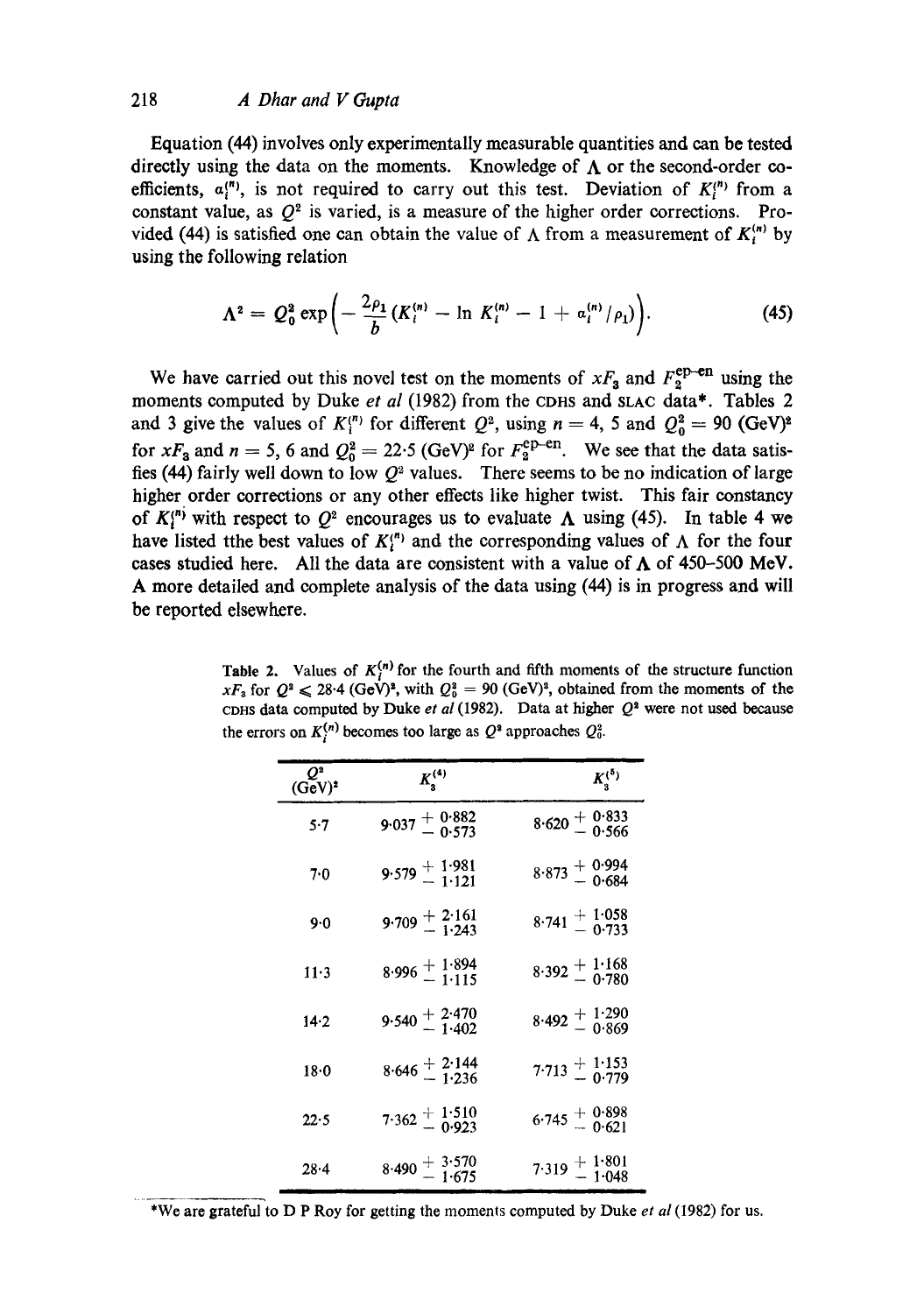| $Q^2$<br>(GeV) <sup>2</sup> | $K_{\alpha}^{(5)}$       | $K_s^{(6)}$                   |
|-----------------------------|--------------------------|-------------------------------|
| 2.5                         | $6.430 + 0.479$<br>0.327 | $6.313 + 0.298$<br>0.220      |
| 3.5                         | $6.301 + 0.743$<br>0.491 | $6.169 - 0.333$               |
| 4.5                         | $5.924 \pm 0.539$        | $5.778 + 0.304$<br>0.360      |
| 5.5                         | $6.250 \pm 3.167$        | $6.178 + \frac{2.221}{0.909}$ |
| 6.5                         | $5.644 + 1.522$          | $5.595 \pm 0.902$             |
| 7.5                         | $5.668 \pm 2.401$        | $5.466 \pm 1.164$             |
| 9.0                         | $5.548 \pm 3.215$        | $5.378 + 1.437$<br>- 0.774    |

Table 3. Values of  $K_i^{(n)}$  for the fifth and sixth moments of the structure function  $F_2^{\text{sp-en}}$  for  $Q^2 \leq 9.0$  (GeV)<sup>2</sup>, with  $Q_0^* = 22.5$  (GeV)<sup>2</sup> obtained from the moments of the stace data computed by Duke *et al* (1982). Data at  $Q^2 = 12.5$  (GeV)<sup>2</sup> were not used for the same reason as in table 2.

**Table 4.** The best values of  $K_i^{(n)}$  obtained from tables 2 and 3, and the corresponding values of  $\Lambda$  obtained using (45).

| $K_i^{(n)}$       | Best value of<br>K(n) | $\Lambda$ (MeV)       |
|-------------------|-----------------------|-----------------------|
| $K_{\rm s}^{(4)}$ | $8.866 \pm 0.470$     | $489 + \frac{81}{70}$ |
| $K_{n}^{(5)}$     | $8.146 + 0.318$       | $551 \pm 60$          |
| $K_2^{(5)}$       | $6.232 + 0.285$       | $477 + 44$            |
| $K_2^{(6)}$       | $6.090 \pm 0.177$     | $464 + \frac{26}{25}$ |

### 5.2 *The photon structure function*

The point-like contribution to the photon structure function,  $F_2^{\gamma}(x, Q^2)$ , is calculable in perturbative QCO. The second order calculations give (Bardeen and Buras 1979):

$$
\frac{1}{a^2}F_2^{\gamma}(x, Q^2) = \frac{2h(x)}{b} \frac{1}{a(Q)} \bigg(1 - \frac{bg(x)}{2}a(Q)\bigg). \tag{46}
$$

Here a is the fine structure constant and the functions  $h(x)$  and  $g(x)$  are listed for 4 flavours in table 5 for  $0.4 \le x \le 0.9$ .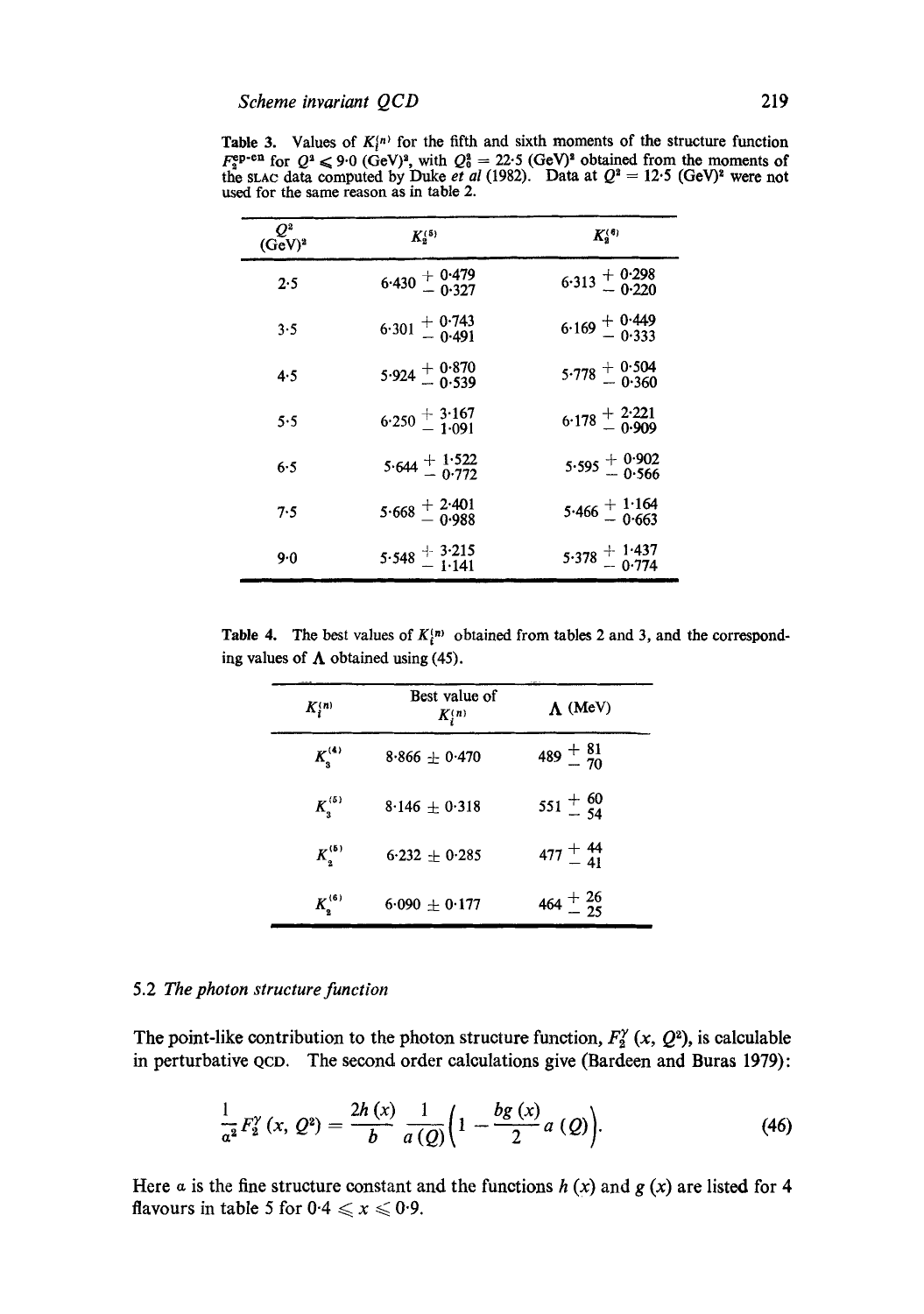| x    | h(x)  | g(x)      |
|------|-------|-----------|
| 0.40 | 1.249 | 1.186     |
| 0.45 | 1.342 | 1.087     |
| 0.50 | 1.422 | 1.047     |
| 0.55 | 1.490 | $1 - 061$ |
| 0.60 | 1.545 | 1.127     |
| 0.65 | 1.588 | 1.240     |
| 0.70 | 1.618 | 1.401     |
| 0.75 | 1.636 | 1.607     |
| 0.80 | 1.641 | 1.861     |
| 0.85 | 1.634 | 2.163     |
| 0.90 | 1.613 | 2.523     |

**Table 5.** Numerical values of  $h(x)$  and  $g(x)$  for  $0.4 \le x \le 0.9$ . The approximate analytic forms given by Bardeen and Buras (1979) have been used.

This is an example of the case with  $p = -1$ . So, to second order, the physical quantity

$$
\widehat{R}(x, Q^2) = \left[\frac{b}{2\rho_1 h(x)} \frac{1}{\alpha^2} F_2^{\gamma}(x, Q^2)\right]^{-1},
$$
\n(47)

with 
$$
\hat{\rho}_0(x, Q^2) = \frac{b}{2\rho_1} \left( \ln \frac{Q^2}{\Lambda^2} - g(x) \right).
$$
 (48)

satisfies (25).

Tests mentioned in § 3.1 to 3.3 can be carried out in this case. Particularly interesting from a practical point of view is the average value test. In this ease, (35) gives

$$
\left\langle \frac{1}{a^2} F_2^{\gamma} (x, Q^2) \right\rangle = [2h(x) \ln (Q_2^2/Q_1^2)]^{-1} \left( \left\{ \frac{1}{a^2} F_2^{\gamma} (x, Q_2^2) \right\}^2 - \left\{ \frac{1}{a^2} F_2^{\gamma} (x, Q_1^2) \right\}^2 \right) - \frac{2\rho_1 h(x)}{b} .
$$
\n(49)

A simple way of testing the above prediction would be to study its  $x$  dependence. If the data satisfy (49) then a value of  $\Lambda$  can be obtained by using the experimental data in (25), (47) and (48). Alternatively, in the absence of precise data, given  $\Lambda$  one can theoretically calculate the right side of (49) using (25). As an illustration the prediction for  $\left\langle \frac{1}{a^2} F_2^{\gamma} \right\rangle$  as a function of x is given in figure 3 or  $\Lambda = 0.2$  and 0.4 GeV with  $Q_1^2 = 5$  (GeV)<sup>2</sup> and  $Q_2^2 = 20$  (GeV)<sup>2</sup>. Clearly the curve for  $\Lambda = 0.2$  GeV lies much above the curve for  $\Lambda = 0.4$  GeV for all x. Thus a precise measurement of  $\left\langle \frac{\overline{a^2}}{a^2} F'_2 \right\rangle$  may provide a good indication of the magnitude of  $\Lambda$ .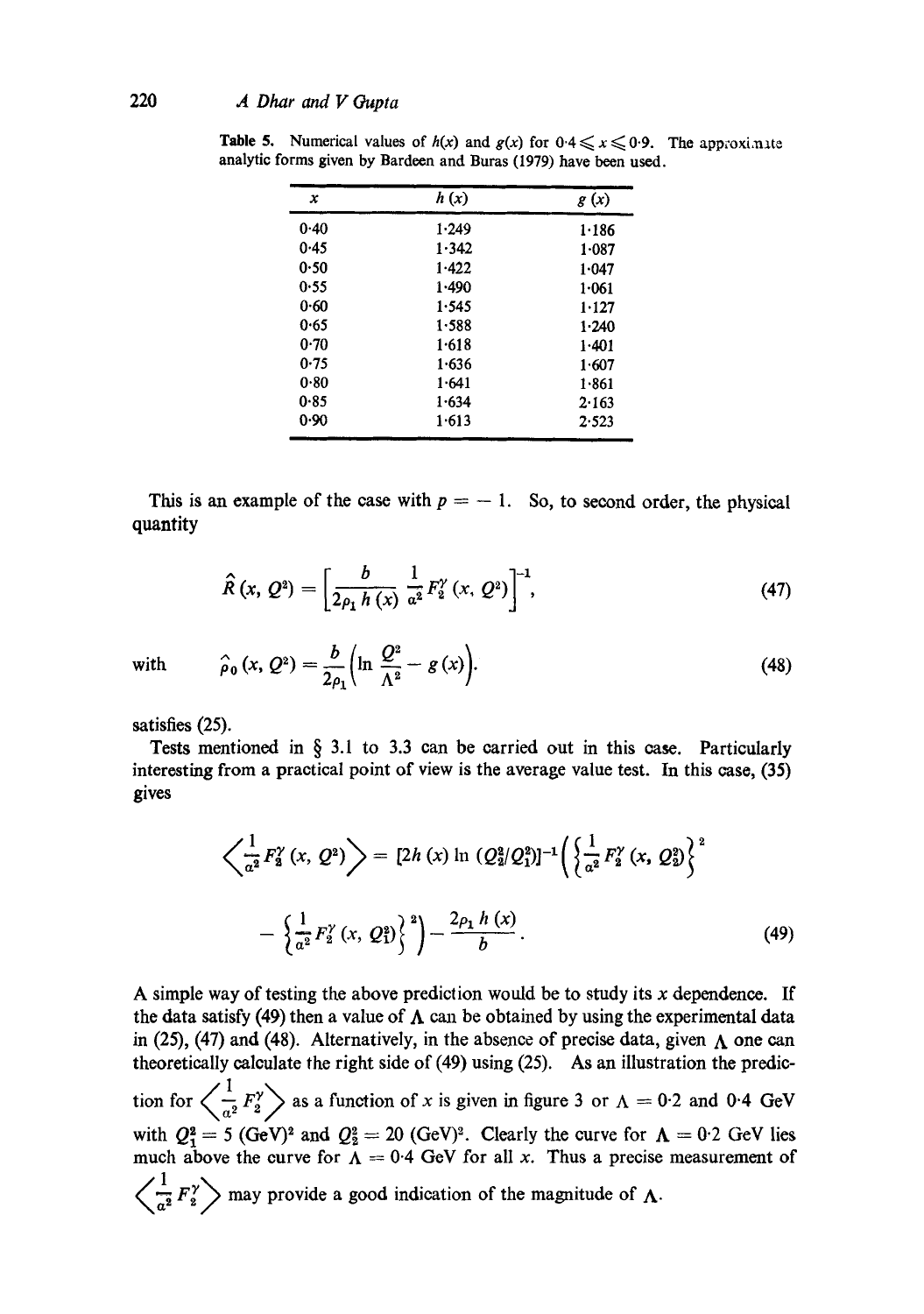

Figure 3. The x dependence of  $\left\langle \frac{1}{a^2} F_2^{\gamma}(x, Q^2) \right\rangle$  (equation (49)) for  $\Lambda = 0.2$ and 0.4 GeV. The average is taken for  $Q_1^2 = 5$  (GeV)<sup>2</sup> and  $Q_2^2 = 20$  (GeV)<sup>2</sup>.

In the present case the effective scale picked up by  $\hat{\rho}_0$  is a function of x and is given by

$$
\Lambda_{\text{eff}}(x) = \Lambda \exp [g(x)/2]. \tag{50}
$$

This decreases from 1.81  $\Lambda$  to 1.69  $\Lambda$  as x goes from 0.4 to 0.5 and then increases to 3.53  $\Lambda$  at  $x = 0.9$ .

# 5.3  $e^+e^-$  *Annihilation*

We write the experimentally-measured cross-section ratio as

$$
\frac{\sigma\left(e^{+}\ e^{-}\rightarrow\text{hadrons}\right)}{\sigma\left(e^{+}\ e^{-}\rightarrow\mu^{+}\mu^{-}\right)}\equiv\mathscr{R}\left(Q^{2}\right)=R_{0}\left[1+R\left(Q^{2}\right)\right],\tag{51}
$$

where  $Q$  is the total c.m. energy and

$$
R_0 = 3 \sum_{i=1}^{f} e_i^2
$$

is the parton model value, independent of  $Q$ . So what will enter (1) is the quantity  $[\mathcal{A}(Q^2)/R_0 - 1] = R(Q^2)$  which has a perturbative expansion in the form of (5).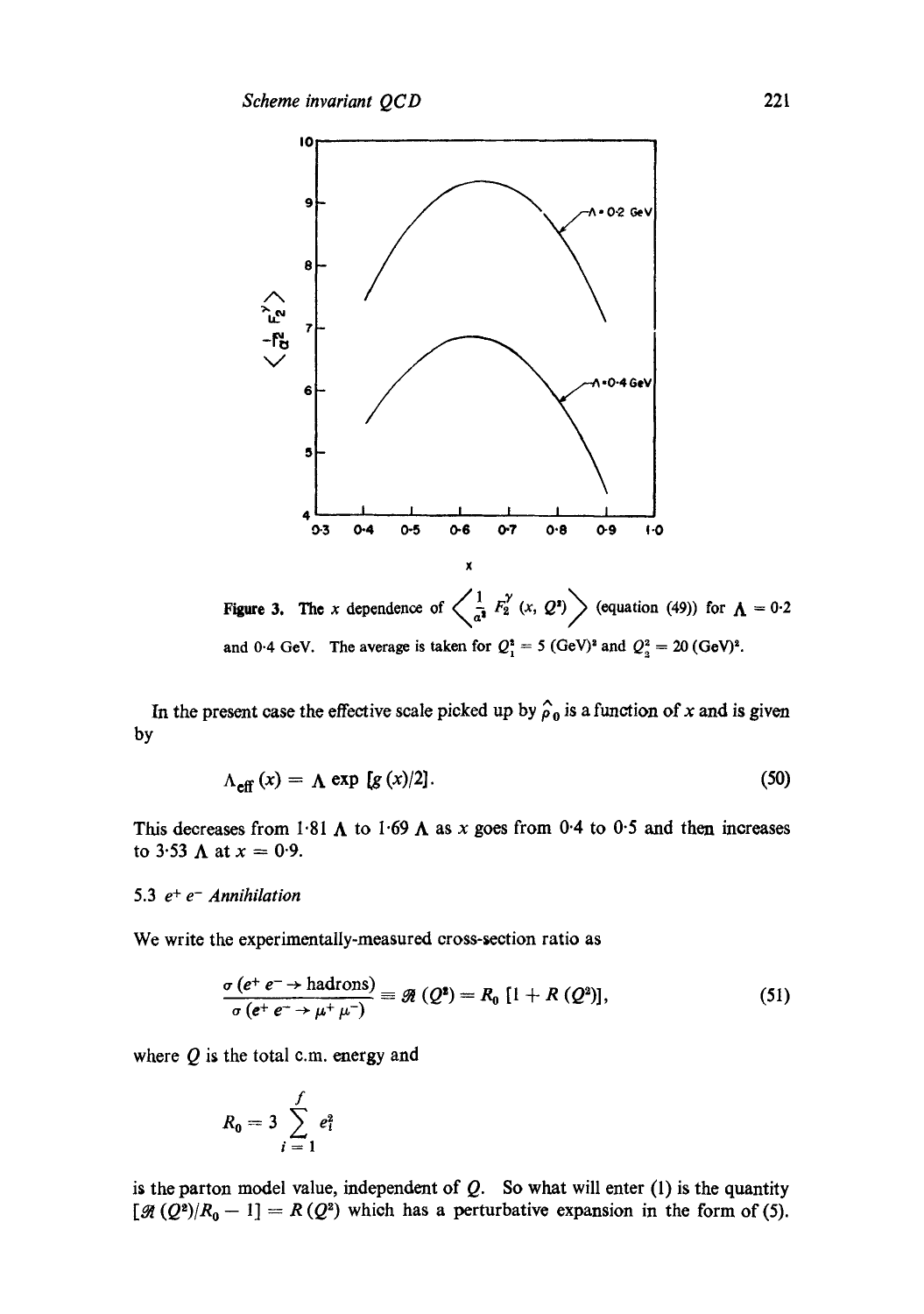The second-order QCD calculations give (Dine and Sapirstein 1979; Chetyrkin *et al*  1979; Celmaster and Gonsalves 1980)

$$
R(Q2) = a (Q) [1 + (1.986 - 0.115f) a (Q) + ...].
$$
 (52)

To this order then

$$
\hat{R}(Q^2) = \rho_1 R(Q^2),\tag{53}
$$

and 
$$
\hat{\rho}_0(Q^2) = \frac{b}{2\rho_1} \ln \frac{Q^2}{\Lambda^2} - (1.986 - 0.115f)/\rho_1,
$$
 (54)

satisfy (25).

In the present case  $p = 1$ . So we get from (35)

$$
\langle \mathcal{R} (Q^2) \rangle = \frac{2 R_0^2}{b \rho_1 \ln (Q_2^2/Q_1^2)} \frac{[\mathcal{R} (Q_1^2) - \mathcal{R} (Q_2^2)]}{[\mathcal{R} (Q_1^2) - R_0] [\mathcal{R} (Q_2^2) - R_0]}
$$

$$
+ \left(1 - \frac{1}{\rho_1}\right) R_0.
$$
(55)

Experimentally,  $\mathcal{R}$  is found to be constant within errors for c.m. energies between 14 and 37 GeV with an average value of  $\mathcal{R} = 4.01 \pm 0.03 \pm 0.20$  (Lüke 1982). The difference  $[\mathcal{R}(Q_1^2)-\mathcal{R}(Q_2^2)]$  in this range of Q is less than the systematic uncertainty of about  $5\%$ . Consequently it is not possible to test (55) meaningfully at present.

### 5.4 *Heavy quark-antiquark systems*

Calculations upto second order now exist for a number of processes in the  $J/\psi$  and 1" systems. We shall consider here only two examples, namely, T-decay and the hyperfine splitting in the  $J/\psi$  system.

5.4a **r**-decay: The widths  $\Gamma_g$ ,  $\Gamma_\gamma$  and  $\Gamma_\mu$  for **r** decaying into gluons, a direct photon plus gluons and  $\mu^+\mu^-$  pair respectively have been calculated upto the second order (Mackenzie and Lepage 1981). The quantities predictable in perturbative QCD are the ratios

$$
\Gamma_{g}/\Gamma_{\mu} = \frac{10 \left(\pi^{2} - 9\right) \pi^{2}}{9 \alpha^{2}} a^{3} \left(M_{\gamma}\right) \left[1 + 9 \cdot 1 a \left(M_{\gamma}\right) + \ldots\right],\tag{56}
$$

and 
$$
\Gamma_{\gamma}/\Gamma_{\mu} = \frac{8 (\pi^2 - 9) \pi}{9a} a^2 (M_{\gamma}) [1 + 3 \cdot 7a (M_{\gamma}) + ...]. \qquad (57)
$$

Here a is the fine structure constant. We have here examples of physical quantities with  $p=3$  and  $p=2$  respectively. Thus the quantities which should satisfy (25) are

$$
\hat{R}_{g} = \rho_1 \left( \frac{9a^2}{10 \left( \pi^2 - 9 \right) \pi^2} \Gamma_g / \Gamma_\mu \right)^{1/3}, \ \hat{\rho}_{0,g} = \frac{b}{\rho_1} \ln \frac{M_T}{\Lambda} - \frac{3 \cdot 03}{\rho_1}; \tag{58}
$$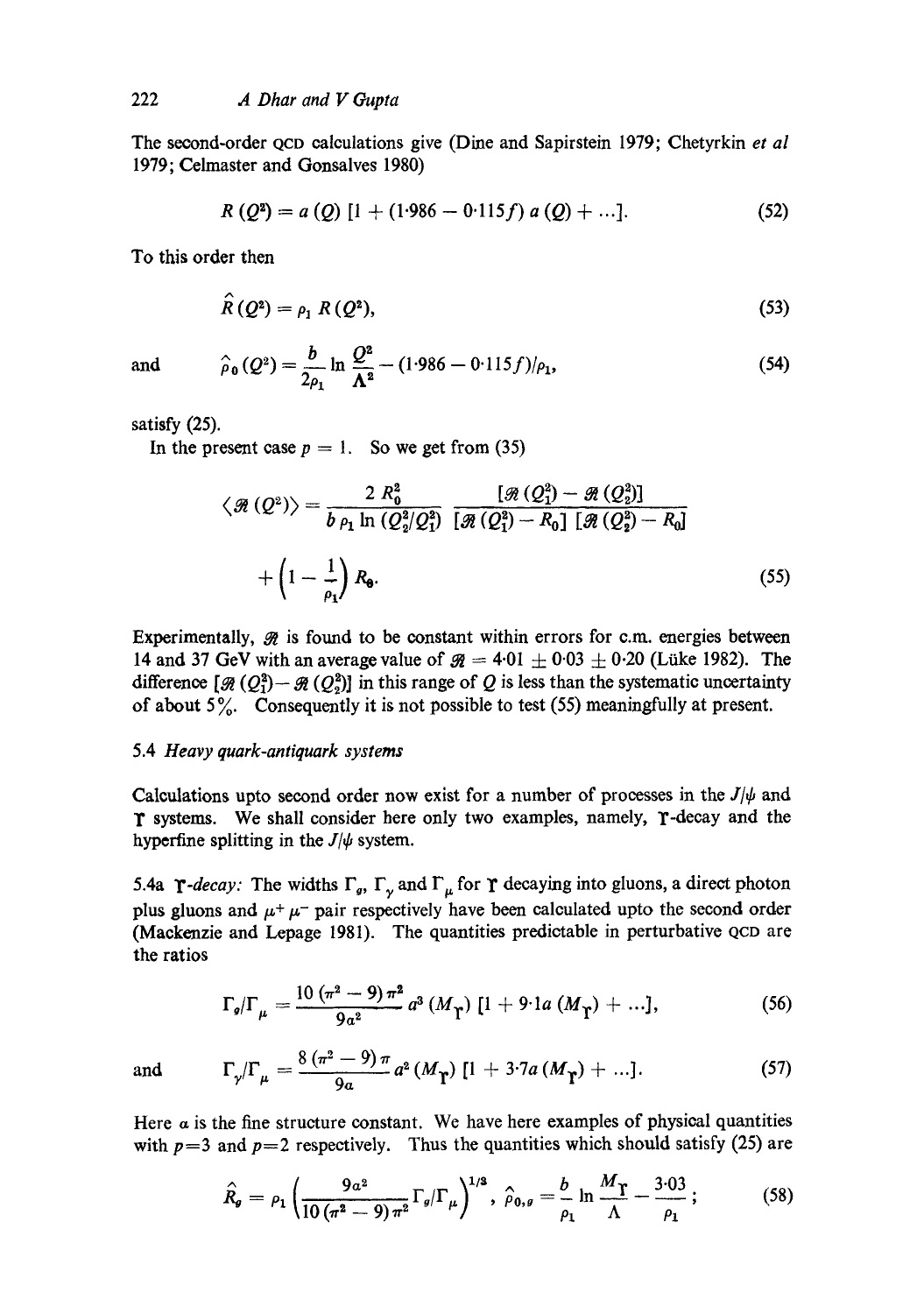*Scheme invariant QCD* 223

and 
$$
\hat{R}_{\gamma} = \rho_1 \left[ \frac{9a}{8(\pi^2 - 9)\pi} \Gamma_{\gamma} / \Gamma_{\mu} \right]^{1/2}, \hat{\rho}_0, \gamma = \frac{b}{\rho_1} \ln \frac{M_T}{\Lambda} - \frac{1.85}{\rho_1}.
$$
 (59)

The  $\hat{\rho}_0$  's are given for 4 flavours.

Experimentally, the sum  $\Gamma_g/\Gamma_\mu + \Gamma_\gamma/\Gamma_\mu$  can be determined by using the measured values for the leptonic branching ratio  $B_{\mu}$  for the  $\gamma$ -decay and the  $e^{+}e^{-}$  ratio  $\Re$  in the relation

$$
\Gamma_g/\Gamma_\mu + \Gamma_\gamma/\Gamma_\mu = B_\mu^{-1} - (3 + \mathcal{R}). \tag{60}
$$

Taking  $B_{\mu} = (3.3 \pm 0.05)$  % (Alam *et al* 1981; Mueller *et al* 1981),  $\mathcal{R} = 3.5$  for 4 light quarks and using (58) and (59) in (60) we get

$$
23\cdot8_{-4\cdot9}^{+5.4} = \frac{10\left(\pi^2 - 9\right)\pi^2}{9\ \alpha^2\ \rho_1^3} \hat{R}_g^3 + \frac{8\left(\pi^2 - 9\right)\pi}{9\ \alpha\rho_1^2} R_\gamma^2. \tag{61}
$$

Equation (61) involves only one unknown, the scale  $\Lambda$ . Given a value of  $\Lambda$ , one can obtain  $\hat{R}_{g}$  and  $\hat{R}_{g}$  from (25), (58) and (59). The right side of (61) can be then evaluated. In this way one can fit a value of  $\Lambda$  to (61). We find for  $M_{\rm r} = 9.46$  GeV and 4 flavours that

$$
\Lambda = 105^{+35}_{-26} \text{ MeV.} \tag{62}
$$

For this value of  $\Lambda$ ,  $\hat{\rho}_{0,q} = 10.2 \pm 0.8$  ( $\Gamma_q/\Gamma_\mu = 23.2$ ) and  $\hat{\rho}_{0,\gamma} = 11.0 \pm 0.8$  $(\Gamma_y/\Gamma_\mu=0.6)$  are both large. Higher order corrections are therefore not expected to change it appreciably.

5.4b. *Hyperfine splitting in the*  $J/\psi$  *system:* The physical observable calculable in perturbative QCD in this case is the ratio of the hyperfine splitting to the leptonic width (Buchmuller *et al* 1981)

$$
\frac{\Delta E(\psi)}{\Gamma(\psi \to \mu^+ \mu^-)} = \frac{2\pi}{a^2} a(m_c) [1 + 6 \cdot 1 a(m_c) + \dots]. \tag{63}
$$

This calculation has been done for 3 flavours. The quantities that should satisfy (25) in this case are

$$
\hat{R} = \frac{a^2}{2\pi} \rho_1 \left( \frac{\Delta E(\psi)}{\Gamma(\psi \to \mu^+ \mu^-)} \right), \quad \hat{\rho}_0 = \frac{b}{\rho_1} \ln \frac{m_c}{\Lambda} - \frac{6 \cdot 1}{\rho_1}.
$$
 (64)

The experimental value for the ratio  $\Delta E/\Gamma$  is 0.21  $\pm$  0.03 (Berkelman 1981). Therefore,  $\hat{R} = 0.37 \pm 0.05$  and the corresponding value of  $\hat{\rho}_0$  from figure 1 is

$$
\hat{\rho}_0 = 1.39^{+0.33}_{-0.23} \tag{65}
$$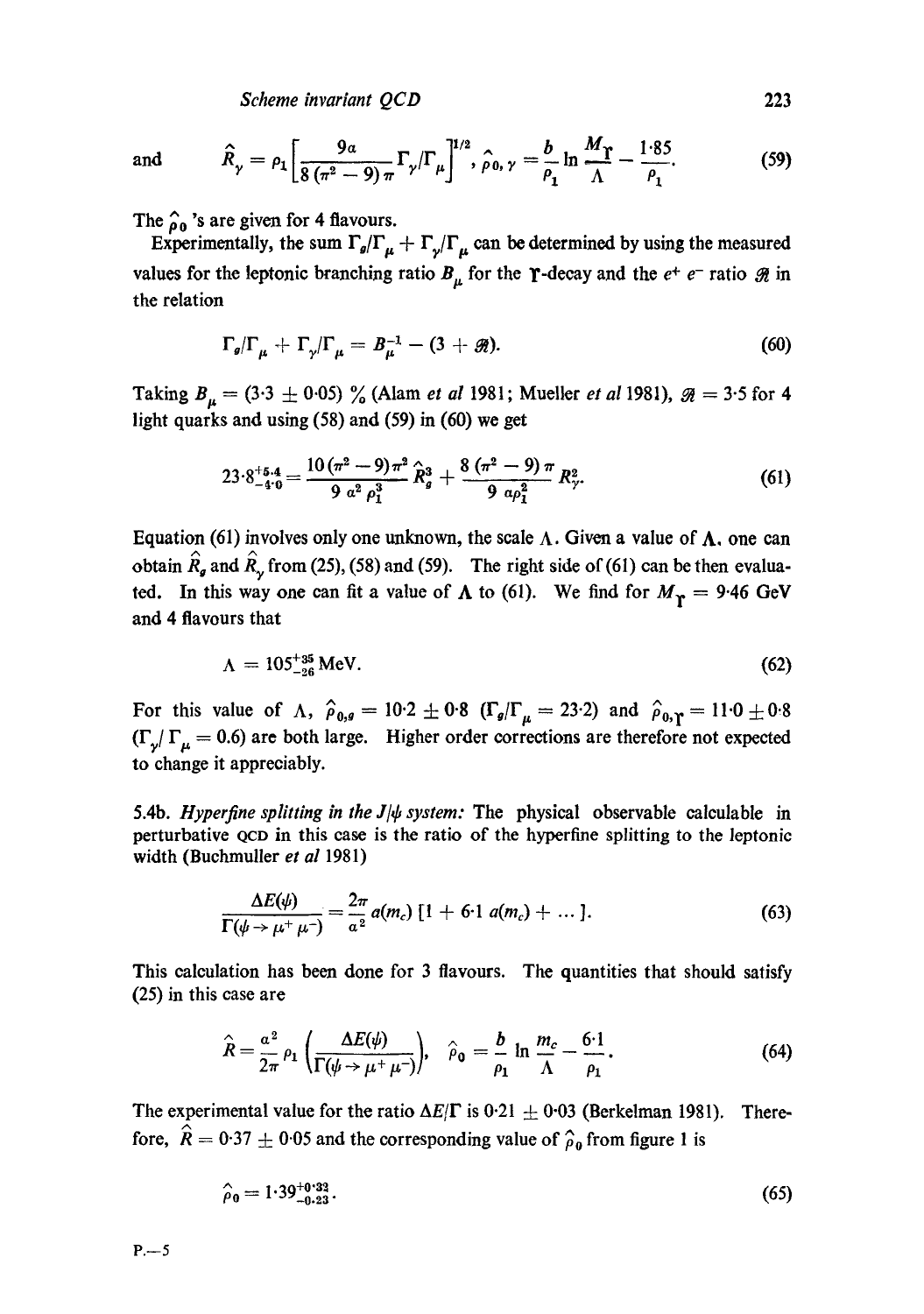For  $m_c = M_d/2 = 1.55$  GeV and 3 flavours this implies

$$
\Lambda = 232^{+22}_{-28} \text{ MeV.}
$$
 (66)

Because of the very small value of  $\hat{\rho}_0$  in this case, higher order corrections could appreciably change the value of  $\Lambda$  obtained above. This number is therefore not expected to be very reliable.

# **6. Discussion and summary**

In this paper we have given second-order RESIPE predictions for (i) moments of the nonsinglet structure functions, (ii) photon structure function, (iii) cross-section ratio in  $e^+e^-$  annihilation, (iv) gluonic width of **T** and (v) hyperfine splitting in the  $J/\psi$ system. Some of these predictions remarkably do not involve the unknown schemedependent QCD scale parameter  $\Lambda$ . Consequently they can be directly confronted with experiments. Any deviations from them would indicate the magnitude of the neglected higher order corrections which can thus be probed by these tests. We have carried out such a test, equation (44), for the moments of the nonsinglet structure functions  $xF_3$  and  $F_2^{\text{ep-en}}$ . The data satisfy (44) fairly well within errors, indicating that higher order corrections are small. One can therefore consider the value of  $\Lambda = 450$ -500 MeV obtained in this case as quite reliable. Such tests can be carried out for the cases (ii) and (iii) also when more accurate data, then at present, become available. In the case of (iv) and (v) the data consist of only one number each. As such, one can only extract  $\Lambda$  in these cases. The values we obtain are  $\Lambda = 105^{+35}_{-26}$  MeV from the gluonic width of the T and  $\Lambda = 232^{+22}_{-28}$  MeV from the hyperfine splitting in the *J/* $\psi$  system. In the former case  $\rho_0$  is large and so higher order corrections are not expected to appreciably change the value of  $\Lambda$  obtained. However, in the latter case the extracted value of  $\Lambda$  is not expected to be reliable because of the smallness of  $\rho_0$ . The values of  $\Lambda$  quoted above are in the MS-scheme which was used as the base scheme throughout this work. It is clear that  $\Lambda$  is much smaller for the heavy quark systems than for the moments of the structure functions. At the level of the present analysis it does not seem possible to reconcile the two values and give a definite value of  $\Lambda$ . This is a serious problem, in our view, which deserves further careful and detailed study.

Finally, a word about RESIPE and the central role of  $\rho_0$  in it. The basic equation of RESIPE, equation  $(1)$ , can be approximated to any given order to get a scheme-independent approximation for the physical quantity  $R$  which satisfies it. The magnitude of  $\rho_0$  for the process then provides a guide to the convergence of such a perturbation series for R. Through the ln $Q^2$  term,  $\rho_0$  gives the basic energy dependence for R. Actually, for processes with only one external energy scale,  $Q$ ,  $\rho_0$  alone depends on  $Q$ , all the other invariants being constants. The new second order tests (§ 3) are a consequence of the lnQ<sup>2</sup> dependence of  $\rho_0$  and essentially test this. Moreover,  $\rho_0$  is instrumental in automatically defining a scheme-independent scale  $\Lambda_{\text{eff}}$ (equation (23)) for each process. This  $\Lambda_{\text{eff}}$  depends on the other dimensionless kinematic variables (e.g.  $x$  for the structure functions) in precisely the way phenomenology and other theoretical considerations seem to require.